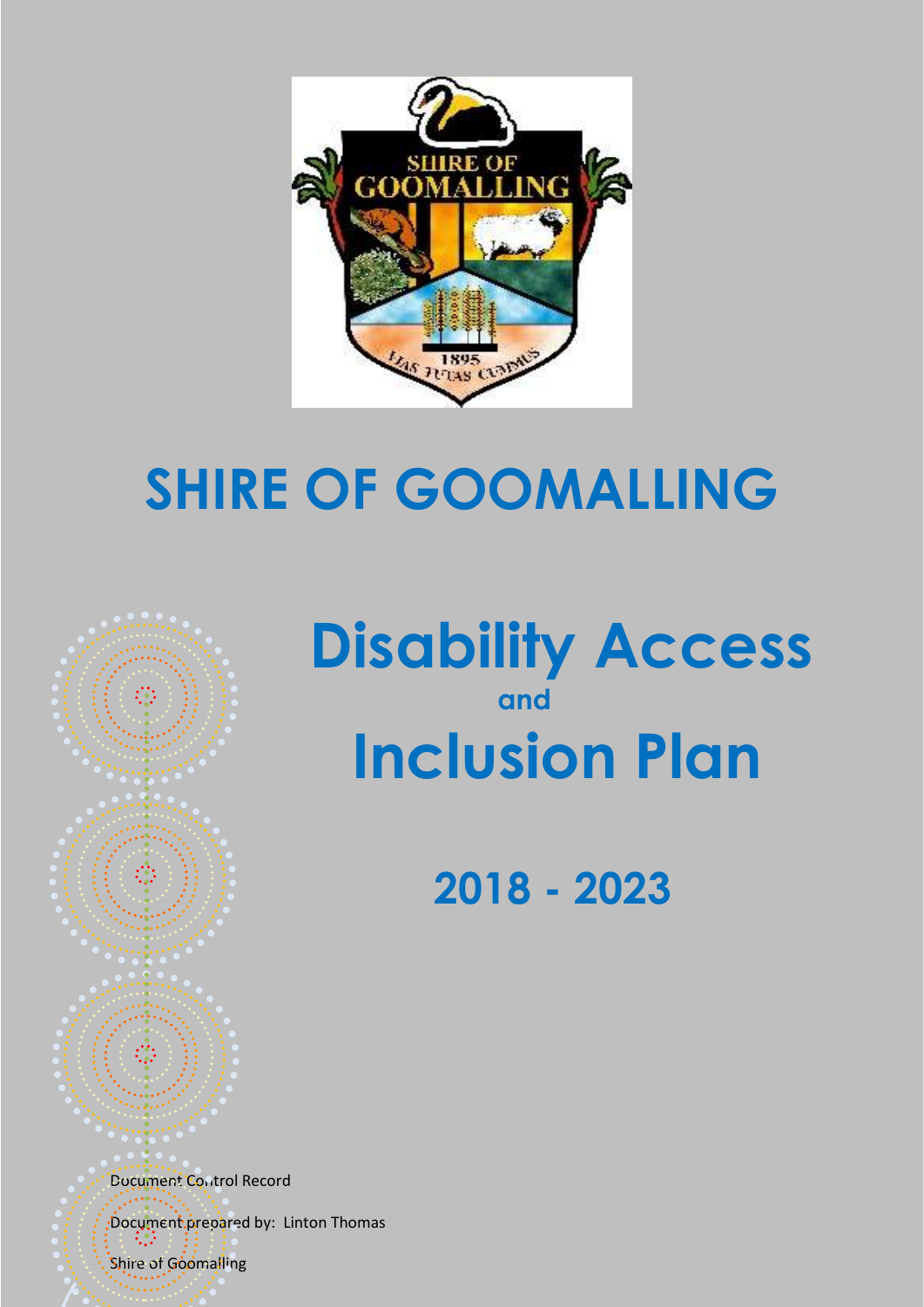SHIRE OF GOOMALLING PO Box 118 GOOMALLING WA 6460

ABN 79 005 196 211

- T:  $0896291101$ <br>E:  $goshire@goon$
- E: [goshire@goomalling.wa.gov.au](mailto:goshire@goomalling.wa.gov.au)<br>W: www.goomalling.wa.gov.au
- [www.goomalling.wa.gov.au](http://www.goomalling.wa.gov.au/)

#### **Information Access:**

This document explains how Council will improve access to functions, facilities and services for people with disability provided by the Shire of Goomalling in accordance with outcome areas and Standards as stated within the *Western Australian Disability Services Act* (1993)

If you have any questions or would like to feedback regarding barriers to access or require this document in an alternative format such as LARGE PRINT, electronic format or in audio format please telephone the Shire of Goomalling on 96291101 or, fax 96291017 or alternatively email [goshire@goomalling.wa.gov.au](mailto:goshire@goomalling.wa.gov.au)

| <b>Document Control</b>   |            |                                                    |                                    |               |  |
|---------------------------|------------|----------------------------------------------------|------------------------------------|---------------|--|
| <b>Title</b>              |            | Disability Access & Inclusion Plan 2018-2023       |                                    |               |  |
| <b>Applicant</b>          |            | Shire of Goomalling                                |                                    |               |  |
| <b>Authorised Officer</b> |            |                                                    | Clem Kerp, Chief Executive Officer |               |  |
| <b>Version</b>            | Date       | <b>Details</b>                                     | Author/Editor                      | Authorisation |  |
| 1                         | 2018       | <b>DRAFT</b>                                       | Linton Thomas                      | Clem Kerp     |  |
|                           | 05/07/2018 | Edited formatting. Font and<br>cover page amended. | Linton Thomas                      | Clem Kerp     |  |
|                           | 16/08/2018 |                                                    | Linton Thomas                      | Clem Kerp     |  |

| <b>Approval</b>         |                                                                 |                           |                                |
|-------------------------|-----------------------------------------------------------------|---------------------------|--------------------------------|
| <b>Author Signature</b> |                                                                 | <b>Approver Signature</b> |                                |
| <b>Name</b>             | Linton Thomas                                                   | <b>Name</b>               | Clem Kerp                      |
| <b>Title</b>            | Environmental Health<br>Officer/Building<br>Surveyor BSC 312 L2 | <b>Title</b>              | <b>Chief Executive Officer</b> |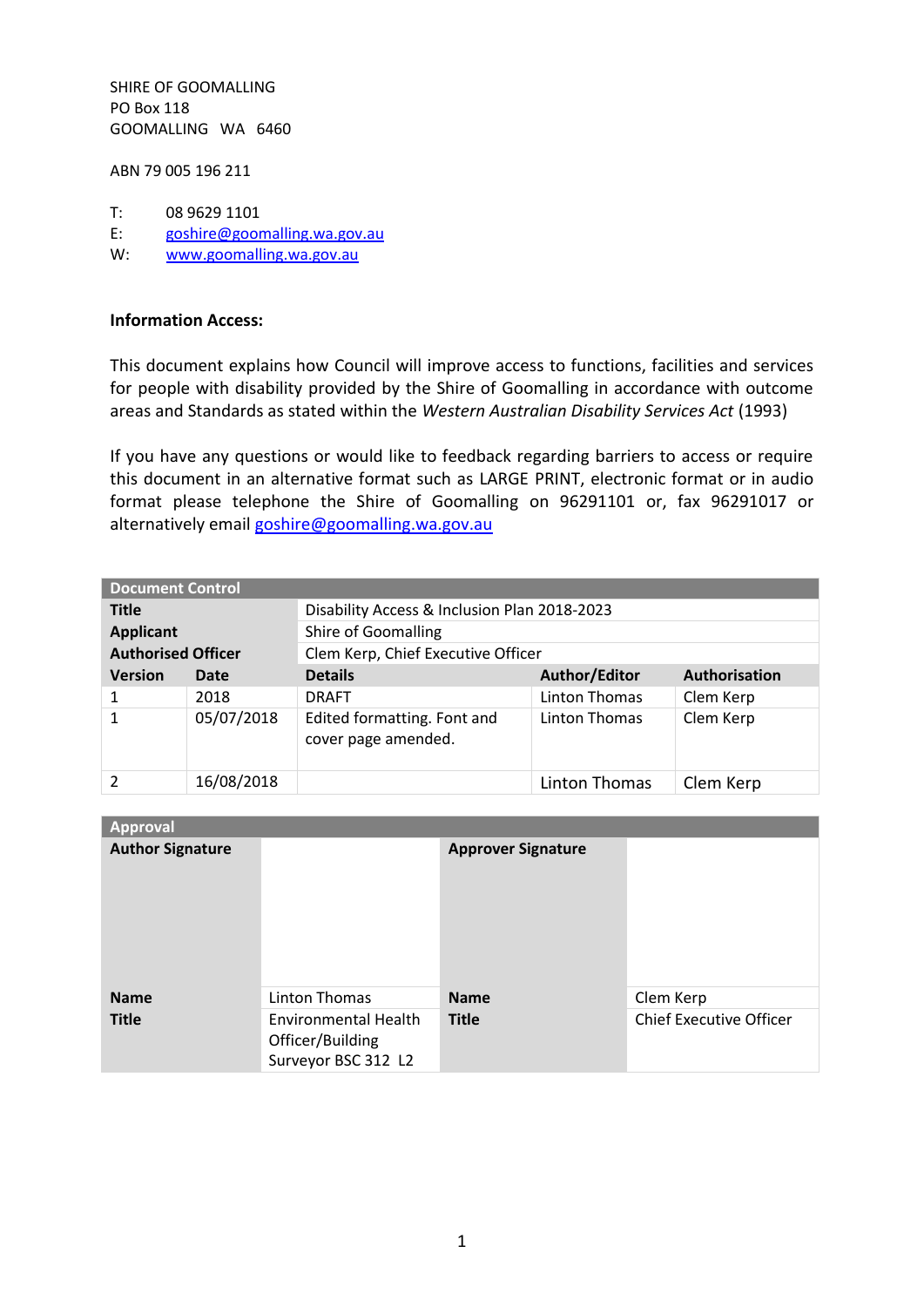## **Contents**

| 5.                                                                      |  |
|-------------------------------------------------------------------------|--|
|                                                                         |  |
|                                                                         |  |
|                                                                         |  |
|                                                                         |  |
| 6.                                                                      |  |
| 7.                                                                      |  |
| 8.                                                                      |  |
|                                                                         |  |
|                                                                         |  |
|                                                                         |  |
| 9.                                                                      |  |
| 10.                                                                     |  |
| 11.                                                                     |  |
|                                                                         |  |
| Outcome 1:                                                              |  |
| Outcome 2:                                                              |  |
| Outcome 3:                                                              |  |
| Outcome 4:                                                              |  |
| Outcome 5:                                                              |  |
| Outcome 6:                                                              |  |
| Outcome 7:                                                              |  |
|                                                                         |  |
|                                                                         |  |
| Appendix C: Disability Access Advisory Committee Terms of Reference  19 |  |
|                                                                         |  |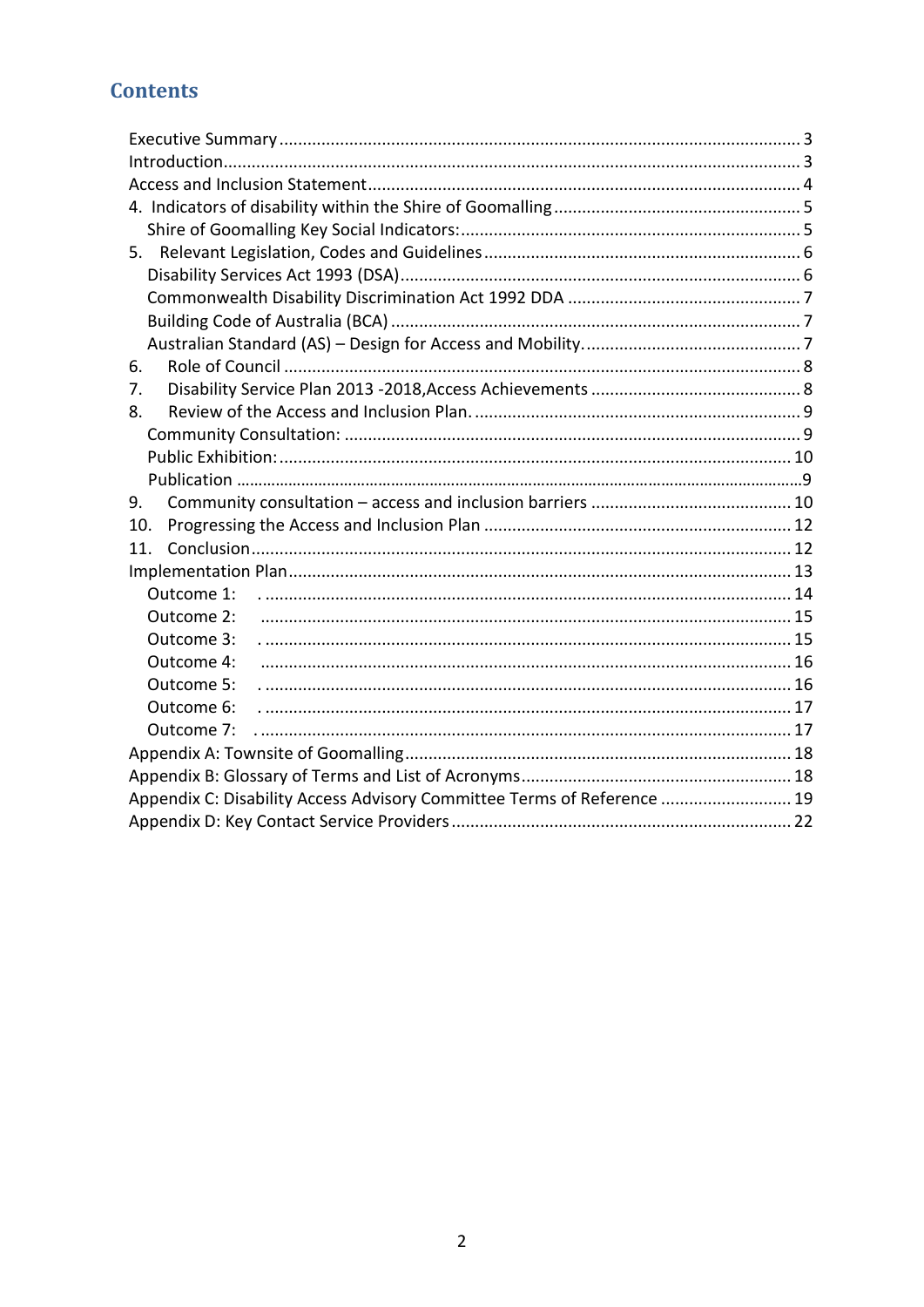## <span id="page-3-0"></span>**Executive Summary**

The Western Australian Disability Services Act (1993) requires all State and Local Government Authorities to implement a Disability Access Inclusion Plan.

The Shire of Goomalling formally adopted the *Disability Access and Inclusion Plan 2018-2023* at the Ordinary Council Meeting on Wednesday 18<sup>th</sup> July 2018, will be referred to hereon as the *Access and Inclusion Plan 2018-2023*.

The overarching goal of the Access Inclusion Plan 2018-2023 is to provide equity of access and inclusion to Council services, facilities and functions provided by the Shire of Goomalling by identifying and redressing barriers that either restrict or prevent the full participation of People with disability.

Community consultation was undertaken with a broad spectrum of stakeholders inviting contributions from local residents, disability service providers, Elected Members, Council Staff and the Shire of Goomalling Disability Access Advisory Committee.

Responses received through community consultation and findings based on recent research relating to barriers accessing respite, in-home support and recreation formed the basis on which actions have been identified within the seven (7) outcome areas of the Access and Inclusion Plan 2018-2023.

## <span id="page-3-1"></span>**Introduction**

The Shire of Goomalling acknowledges that people with disability are valuable members of the community who have the same fundamental rights as all other residents to access services, functions and facilities. The Access and Inclusion Plan July 2018 - June 2023 provides the Shire of Goomalling with a framework to address barriers to access and inclusion across all areas of Council responsibility.

The Shire of Goomalling realises the importance of developing a forward plan to ensure that both the infrastructure and the communities' perception and awareness of the needs of people with disability is enhanced through education.

Given the enormity of the task the plan sets to ensure that areas of the greatest need and impact for people with disability are initiated first.

The Shire of Goomalling is committed to achieving initiatives within the following seven (7) Outcome areas and Standards as prescribed within the *Disability Services Act* (1993).

#### **Outcome 1: People with disability have the same opportunities as other people to access the services of, and any events organised by, the Shire of Goomalling.**

Standard: A disability access and inclusion plan must provide a means of ensuring that people with disability have the same opportunities as other people to access the services of, and any events organised by, the relevant public authority.

#### **Outcome 2: People with disability have the same opportunities as other people to access to buildings and other facilities of the Shire of Goomalling.**

Standard: A disability access and inclusion plan must provide a means of ensuring that people with disability have the same opportunities as other people to access the buildings and other facilities of the relevant public authority.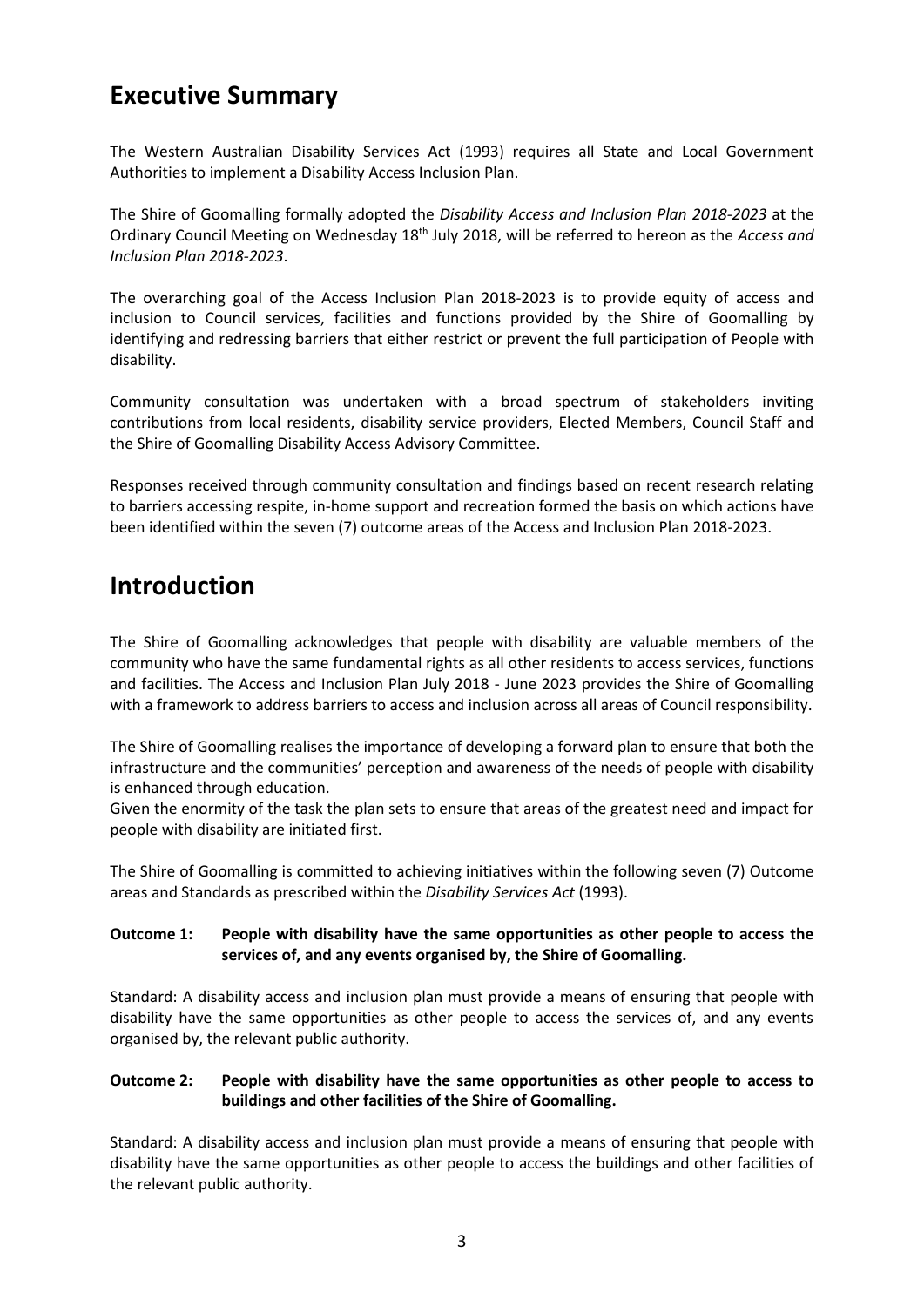#### **Outcome 3: People with disability receive information from a public authority in a format that will enable them to access the information as readily as other people are able to access it.**

Standard: A disability access and inclusion plan must provide a means of ensuring that people with disability receive information from the Shire of Goomalling in a format that will enable them to access the information as readily as other people are able to access it.

#### **Outcome 4: People with disability receive the same level and quality of service from the staff of a public authority as other people receive from the staff of that public authority.**

Standard: A disability access and inclusion plan must provide a means of ensuring that people with disability receive the same level and quality of service from the staff of the relevant public authority as other people receive from that authority.

#### **Outcome 5: People with disability have the same opportunities as other people to make complaints to a public authority.**

Standard: A disability access and inclusion plan must provide a means of ensuring that people with disability have the same opportunities as other people to make complaints to the relevant public authority.

#### **Outcome 6: People with disability have the same opportunities as other people to participate in any public consultation by a public authority.**

Standard: A disability access and inclusion plan must provide a means of ensuring that people with disability have the same opportunities as other people to participate in any public consultation by the relevant public authority.

#### **Outcome 7: People with disability have the same opportunities as other people to obtain and maintain employment with a public authority.**

Standard: A disability access and inclusion plan must provide a means of ensuring that people with disability have the same opportunities as other people to gain meaningful employment with a public authority.

## <span id="page-4-0"></span>**Access and Inclusion Statement**

The Shire of Goomalling is committed to furthering the principles and outcomes of the Disability Services Act (1993) (amended 2004) and meeting the 7 Standards in the Disability Services regulations 2004.

The Access and Inclusion Statement of intent has been developed as a commitment by the Shire to enhance inclusion by providing access for People with disability to its services, functions and facilities. The following documents were referred to:

- 1. Shire of Goomalling Strategic Plan 2013 2021;
- 2. Disability Access and Inclusion Plan 2013 2018
- 3. Responses from the Access and Inclusions Plan Community Consultation

Council adopted the following Access and Inclusion Statement below as recommended by the Shire of Goomalling.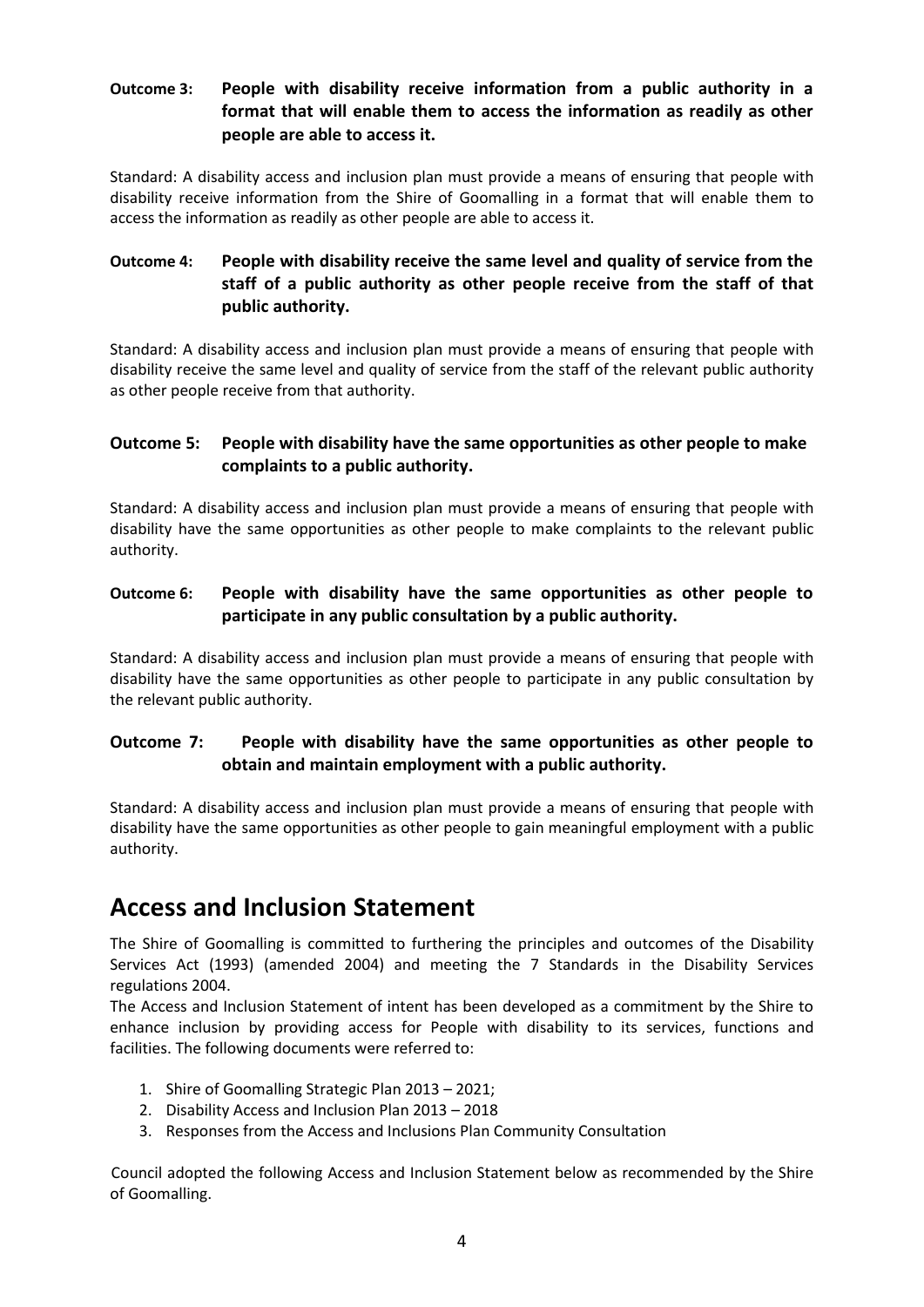**"The Shire of Goomalling endeavours to provide universally accessible and inclusive services and facilities for all people within the community"** 

## <span id="page-5-0"></span>**Indicators of disability within the Shire of Goomalling**

Australia's expanding ageing population is set to impact upon the community over the next two decades. An ageing population increases the likelihood of individuals acquiring a disability including life changes, heredity and environmental influences.

The *West Australian Disability Services Act* (1993) defines a disability as a condition that:

- Is attributable to an intellectual, cognitive, neurological, sensory or physical impairment or a combination of those impairments;
- Is permanent or likely to be permanent;
- Which may or may not be episodic in nature, and which results in:
	- o A substantially reduced capacity of the person for communications, social interaction, learning or mobility; and
	- o A need for continuing support services.

The Shire of Goomalling are fortunate to have a Home and Community Care (HACC) service located in the district supporting people with a wide array of support services. There are a few with disability that frequently use the Shire for a wide range of reasons whether that is for recreation, to visit or for employment opportunities.

There are an estimated 768 people residing in the Shire of Goomalling according to the Australian Bureau of Statistics.

#### <span id="page-5-1"></span>**Shire of Goomalling Key Social Indicators:**

#### **Age**

The total population for the Shire of Goomalling was 562 it is estimated that residents aged 65 years and over represented 29.4% of the total population. (Census 2016)

The median age of the population in Goomalling is 50 years, which is older than that in the region and older than that in the state. Compared with WA, Goomalling now has a smaller proportion of people aged between 20 and 35.

Indigenous people represent 6.0% of the total population, which is much more than that in the region and the state.

#### **Extent and Type of Disability**

There are a small number of *known* people residing with some type of disability in the Shire.

The most prominent type of disability was having a physical disability followed by a sensory disability. In addition, there are some with an intellectual or psychiatric disability. Many People with disability may have one or more disabilities.

Recent research findings from the report *"Barriers to respite, in-home support and recreation: a Community Development approach*", reaffirmed synthetic estimates identifying physical and sensory disabilities as being significantly higher in comparison to other types of disabilities.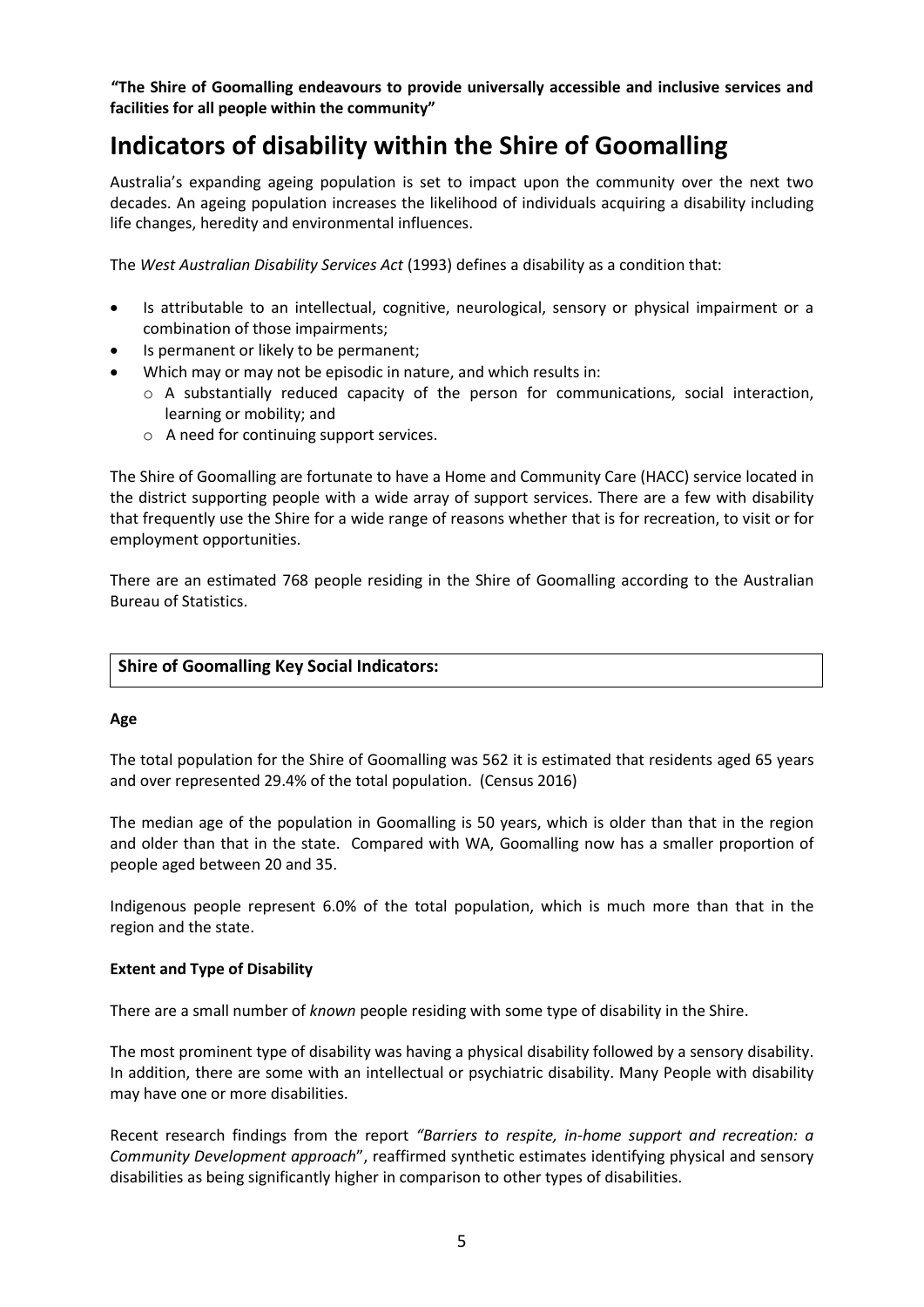#### **Health**

Goomalling has a hospital, a resident Doctor, Pharmacy, HACC and PATS Services. Quamby Lodge is for semi-permanent aged care and Sunshine Nursing Home is for acute aged care. There are also 17 aged persons units located close to the hospital.

Further enhanced facilities can be accessed at the Northam Regional Hospital, 50km south of Goomalling.

#### **Income Support**

#### *Socio-economic*

The unemployment rate was relatively stable in the March 2018 quarter in Goomalling, while it was relatively stable in the region and decreased slightly in the state. In the previous three years unemployment rates in Goomalling were lower than those in the region and the state.

The percentage of those who left school before year 12 in Goomalling was 65%, which is a similar statistic to that in the region and greater than that in the state. In Goomalling, the percentage of people who have difficulty with spoken English is much less than that in the region and the state.

The socio-economic indicators suggest there are no obvious levels of advantage or disadvantage in Goomalling, compared with the region and the state. The median individual weekly income was \$1485 to \$1772, compared with \$2,857 - \$2,521 in the region and the state. The Index of Advantage - Disadvantage was 926, which is similar to that in the region but less than that in the state.

The Index of Disadvantage is derived from attributes such as low income, low educational attainment, high unemployment and dwellings without motor vehicles.

Social Security entitlement being received by was the Aged Pension followed by Unemployment Benefits and Disability Support Pensions and persons in receipt of a Carer Payment.

#### **Household Type**

There a number of residents living in a lone person household which increases the risk of social isolation, this feeling can be intensified in small community due to limited accessibility to support services and lack of diversity in recreational/social opportunities.

## <span id="page-6-0"></span>**Relevant Legislation, Codes and Guidelines**

#### <span id="page-6-1"></span>**Disability Services Act 1993 (DSA)**

The *Western Australian Disability Services Act* 1993 requires all State and Local Government authorities to implement a Disability Access and Inclusion Plan.

The *Disability Services Regulations Amendments* (2004) dictate how the provisions of the Act are applied to Disability Access and Inclusion Plans which includes:

- Standards for disability access and inclusion plans.
- Information in reports about disability access and inclusion plans
- Publication of disability access and inclusion plans
- Procedure for public consultation by authorities.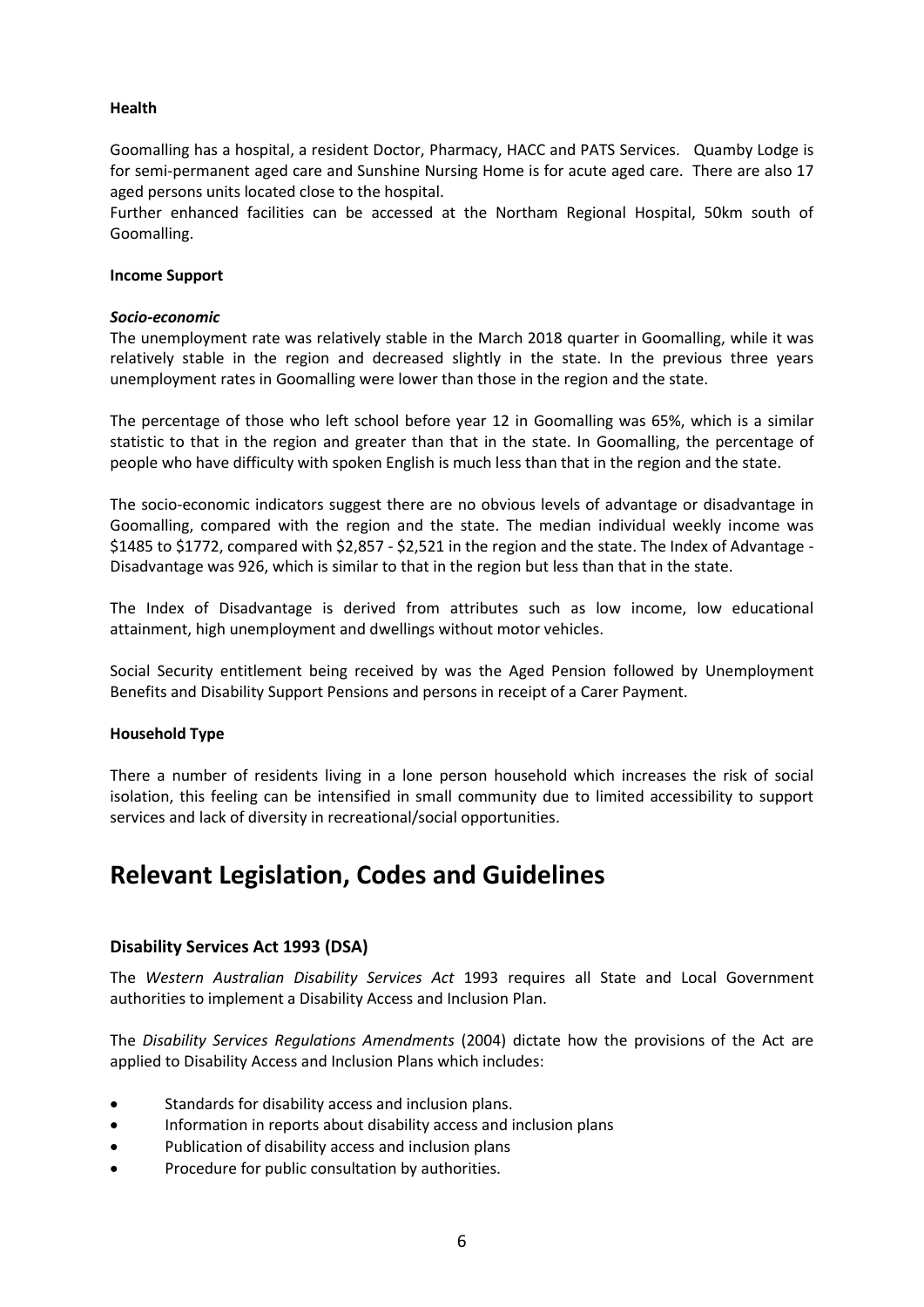#### <span id="page-7-0"></span>**Commonwealth Disability Discrimination Act 1992 DDA**

The DDA makes it unlawful to directly or indirectly discriminate or impose unjustifiable hardship against a person with any form of disability (i.e. Physical, Intellectual, Sensory, Psychiatric and Neurological). Discrimination as defined by the DDA (1992) is documented as having broad legislative application in:

- (a) work, accommodation, education, access to premises, clubs and sport; and
- (b) the provision of goods and services, facilities, and land; and
- (c) The administration of Commonwealth laws and programs.

The DDA applies to public and private sectors and allows people to complain to Human Rights and Equal Opportunity Commission if they encounter discrimination.

It is the intention of the DDA to eliminate, as far as possible discriminatory practices, but also to promote recognition and acceptance within the community of the fundamental rights of People with disability.

The DDA covers a disability which a person has now, may have in the future, had in the past or is assumed to have. The DDA also makes it unlawful to discriminate against a person on the basis that their associate (partner, carer, friend and family member or business partner) has a disability.

The DDA covers existing premises, including heritage buildings, those under construction and future premises. The definition includes not only buildings but parks, pathways and transport systems, streetscapes and play grounds.

#### <span id="page-7-1"></span>**Building Code of Australia (BCA)**

The BCA references various Australian Standards and Codes to enable the achievement and maintenance of acceptable standards of structural sufficiency, safety (including safety from fire), health and amenity for the benefit of the community now and in the future.

Part D# of the BCA (Volume One) titled "Access for People with disability" determines which types (Class) and parts of buildings must comply with the access requirements currently referenced by the code.

The BCA is currently under review in the areas of access to align better to the requirements of the Disability Discrimination Act.

#### <span id="page-7-2"></span>**Australian Standard (AS) – Design for Access and Mobility.**

AS 1428 (Parts 1-4) is an important reference standard which prescribes the basic requirements for physical access for use in the planning, development and construction of all buildings and facilities. Part 1 is a mandatory requirement, as references under the BCA.

The objective of the standard is to provide building designers and users (architects, property owners, regulators and the like) with the minimum design requirements for new building work, to enable access for People with disability. The Australian Standard should also be used when providing improved or amended access to existing buildings and is usually used by professional access advisors as the basis for comprehensive access audits to identify access barriers across a wide range of premises.

**For more information on relevant legislation, codes and guidelines refer to Appendix A: Key Contact Service Providers.**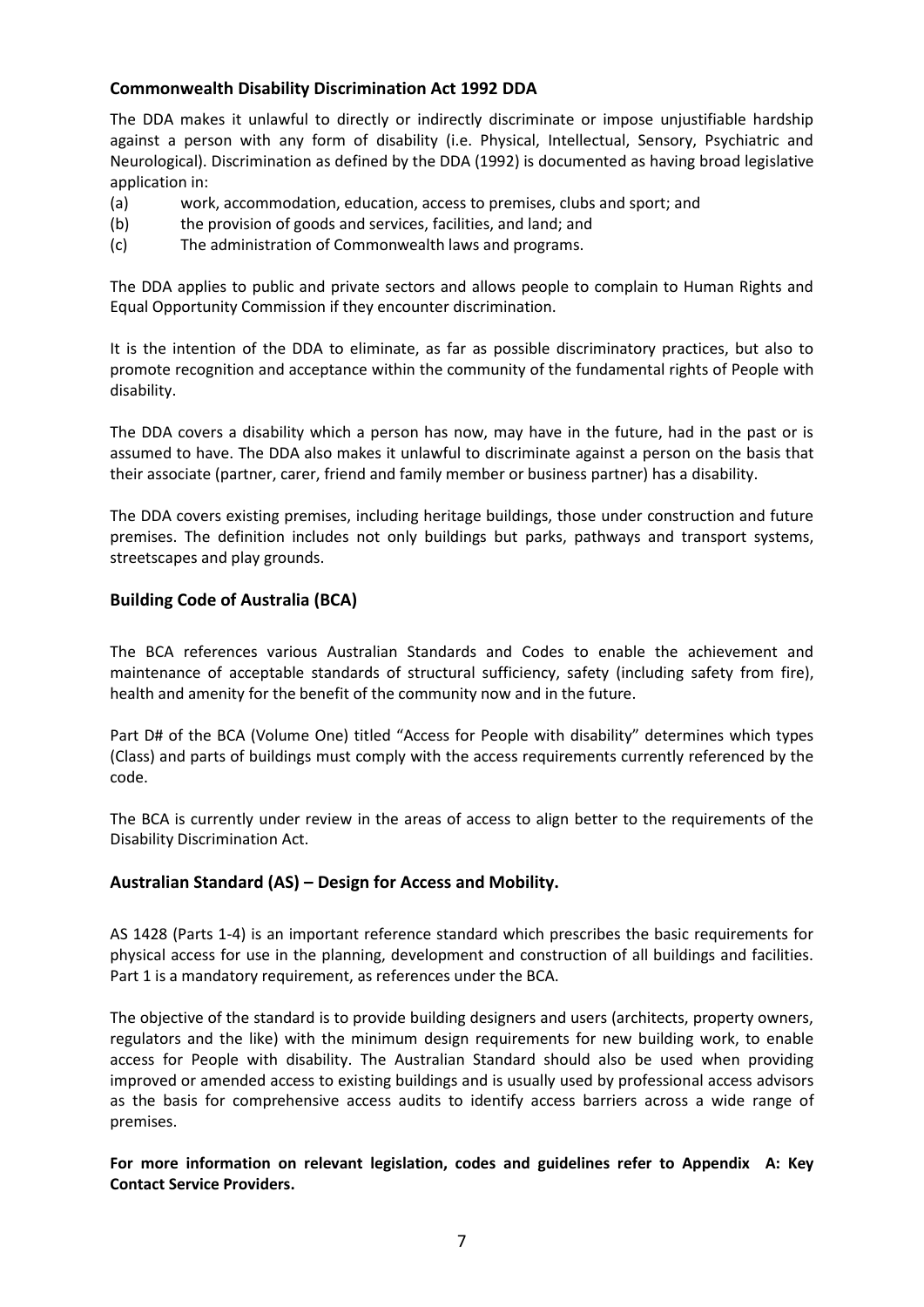## <span id="page-8-0"></span>**Role of Council**

The Shire of Goomalling has a key planning role as a developer and provider of physical and social infrastructure for residents and all people who work, study or visit the district.

The Shire of Goomalling is governed by seven (7) duly elected members of the Council including the President.

The Shire of Goomalling provides a diverse array of functions, facilities and services (in-house & contracted) some of which include:

#### **Processes of Local Government:**

Governance, Elections, Council meetings (Committee and Elector Meetings)

#### **Regulatory Services:**

Ranger Services, Building Services, Environmental Health Services, Licensing

#### **General Administration:**

Customer Service, Marketing and promotion, Management of Human Resources, finances, information, technology and assets.

#### **Services to Property:**

Waste Management, Public Building Maintenance, Transport Infrastructure, Street Lighting, Streetscapes, Roads, Parks

#### **Services to the Community:**

Library and Information Services, Environmental Health Services, Recreation Facilities including an Aquatic Centre), Community Development services to youth, the aged and people with disability, Public Events – (e.g. services to youth, the aged and People with disability, Public Events – (e.g. Australian Citizenship, Goomalling Field Days), Parks and Reserve, Donations, Sponsorship and Partnerships, Advocacy and leadership roles with government and regional groups.

## <span id="page-8-1"></span>**Disability Service Plan 2013 -2018**

This section briefly summarises some of the major achievements made by the Shire of Goomalling through the implementation of the disability service plans 2006 – 2018 to reduce barriers for people living with a disability in the district.

#### **Outcome 1: People with disability have the same opportunities as other people to access the services of, and any events organised by, a public authority.**

All commercial building applications are presented in accordance with the Building Code of Australia with regard to meeting the provisions for persons who are disabled.

- Procedures have been put in place to ensure developers are responsible to maintain pedestrian access.
- Regular street maintenance inspections are undertaken to assess safety issues.
- Footpath replacement is a continuing program.
- Ongoing ranger monitoring of ACROD parking bays.
- Increased usage of appropriate signage at public venues.
- Research is continually undertaken to facilitate the development of more appropriate recreation, home support and respite services for People with disability.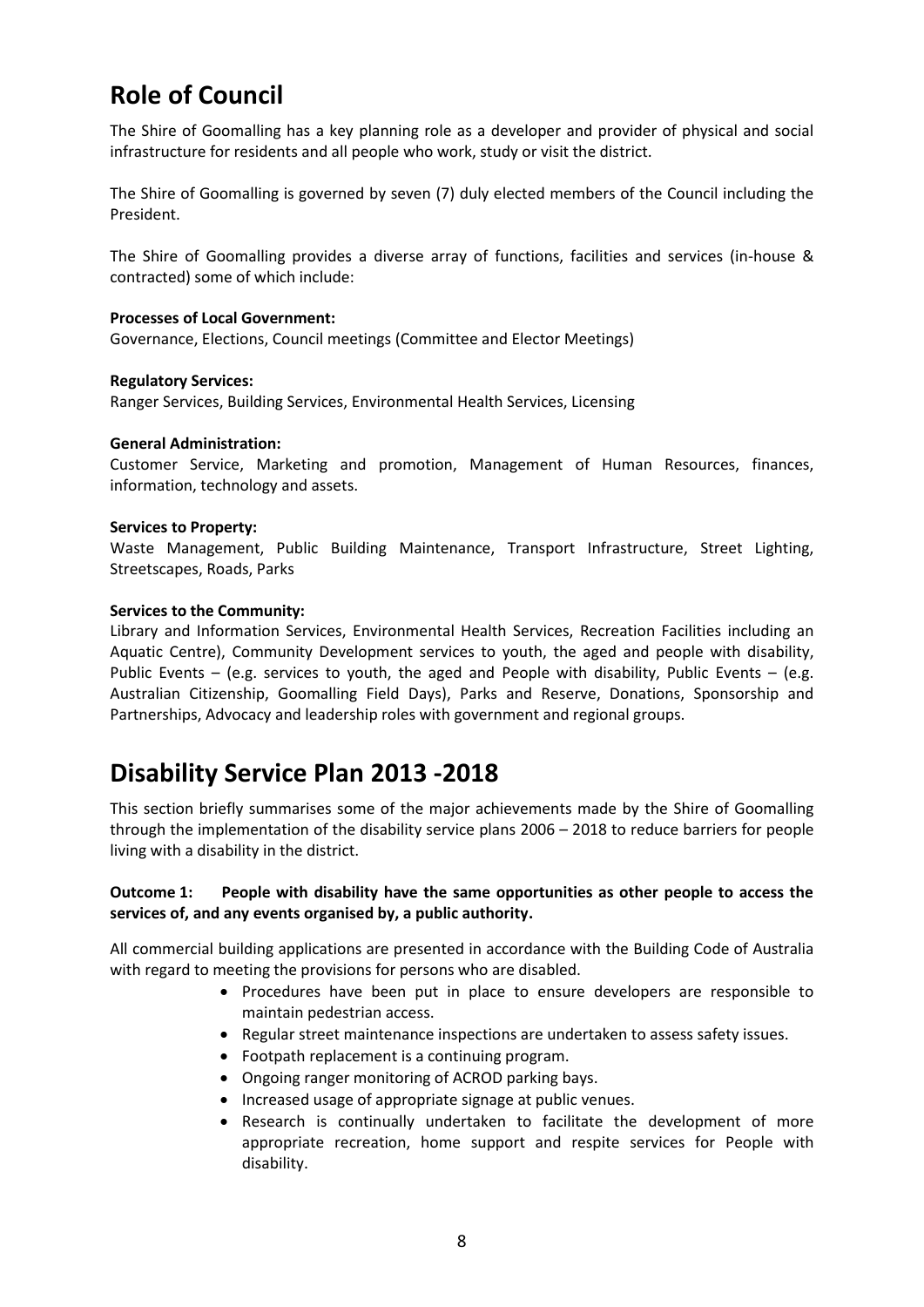#### **Outcome 2: People with disability have the same opportunities as other people to access to buildings and other facilities of the Shire of Goomalling.**

- Disability accesses to all Council buildings were audited (in-house) and access to all has been achieved.
- All commercial building applications are assessed in accordance to the Building Code of Australia with regard to meeting the provisions for persons who are disabled. Liaisons with existing commercial businesses have resulted in most providing appropriate access for the disabled.
- **Outcome 3: People with disability receive information from a public authority in a format that will enable them to access the information as readily as other people are able to access it.**
	- Council Meeting Agendas, Minutes and Newsletters are available in large print and via audio tape if requested.
- **Outcome 4: People with disability receive the same level and quality of service from the staff of a public authority as other people receive from the staff of that public authority.** 
	- In-house training and staff access awareness has been conducted.
	- Improved staff awareness of how to utilise alternative communications formats

#### **Outcome 5: People with disability have the same opportunities as other people to make complaints to a public authority**

- Increased opportunities for residents to feedback access issues or concerns through council newsletter.
- Council have provided an advocacy role for people with disability referring to matters outside council responsibilities to appropriate departments or organisations.
- **Outcome 6: People with disability have the same opportunities as other people to participate in any public consultation by the Shire of Goomalling.**
	- People with disability have had the same opportunities as other people to participate in any public consultation by the relevant public authority.
- **Outcome 7: People with disability have the same opportunities as other people to obtain and maintain employment with a public authority.**
	- Council provides reasonable adjustment on a case by case basis to support employees to remain employed with Council

## <span id="page-9-0"></span>**Review of the Access and Inclusion Plan.**

#### <span id="page-9-1"></span>**Community Consultation:**

Calls for submissions were advertised in the local Newsletter and Council's website in May and residents were invited to respond to Council with any ideas or information that should be included in this Plan. The consultation period of 6 weeks was concluded on 8<sup>th</sup> June 2018. No submissions were received.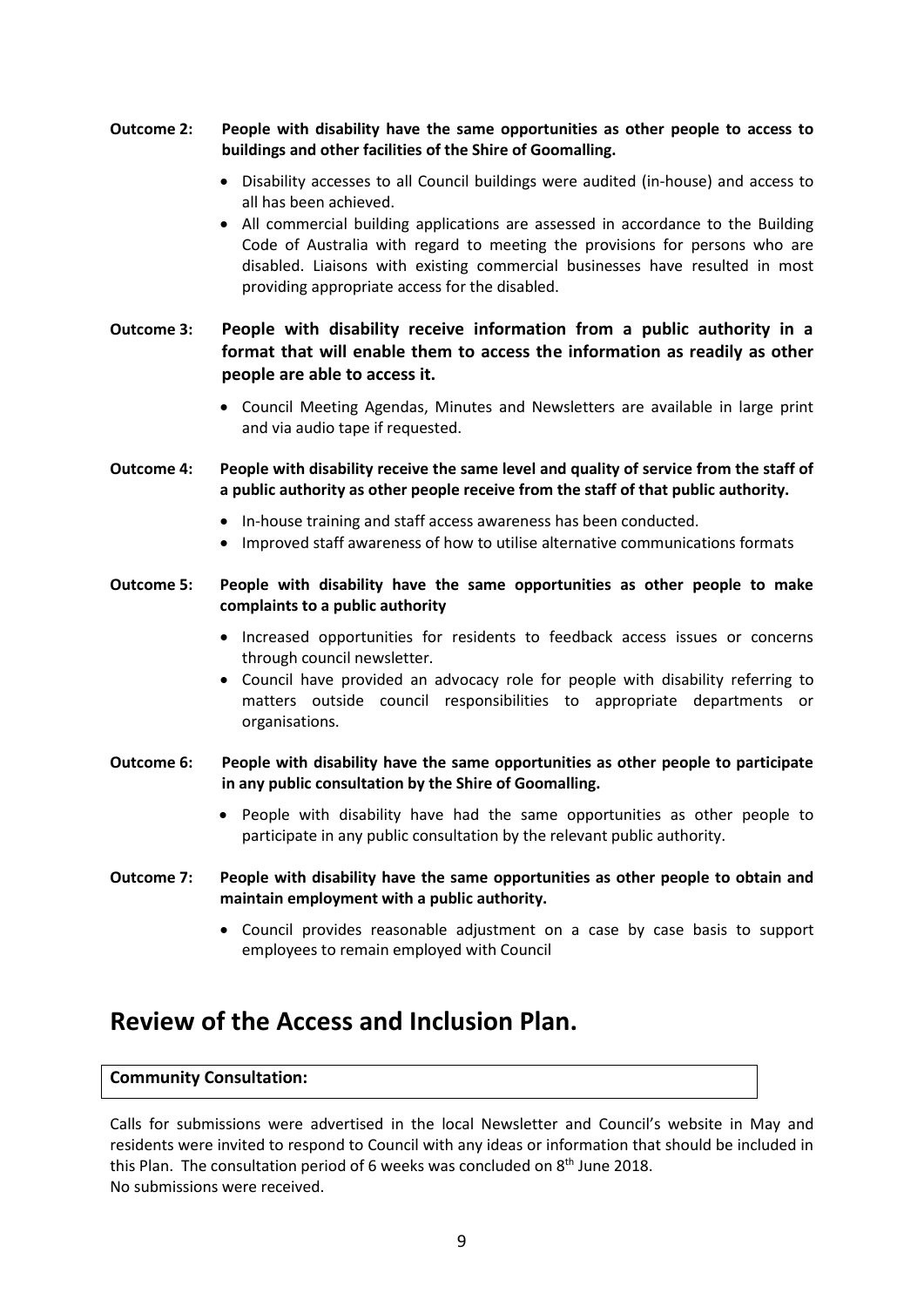#### <span id="page-10-0"></span>**Public Exhibition:**

The Draft Access and Inclusion Plan 2018-2023 was advertised in the local Newsletter and Council's website for public comment from June 10<sup>th</sup> to 13<sup>th</sup> July 2018.

#### **Publication:**

The Shire of Goomalling Access Inclusion Plan July 2018 to June 2023 will be lodged with the Dept. Communities and Disability Services and is available from the Shire administration, the Goomalling Community Resource Centre and it will be advertised in the Endeavour Newspaper and uploaded onto the Council website.

In addition, copies of the Access & Inclusion plan 2018-2023 will be made available within the Shire of Goomalling in a range of alternative formats.

## <span id="page-10-1"></span>**Community consultation – access and inclusion barriers**

Although there were no submissions, this section summarises a range of issues that Council intends to consider as appropriate to the betterment of the Plan to improve access and inclusion. These issues do not necessarily illustrate initiatives council implement to provide continuous access and improvements to core business activities during the term of the access and inclusion plan.

#### **Outcome 1 People with disability have the same opportunities as other people to access the services of, and any events organised by, a public authority**

- Ensure emergency evacuation procedures for people with disability are included in safety programs.
- Ensure information is clear on development applications.
- Improve access to footpaths to promote access to public.
- Provide information centres at open days and include older people.
- Improve promotion at sport and recreational opportunities for people with disability by having modified and adaptive equipment for people with low fitness through the Sport & Recreation Coordinator.
- Ensure contractors and contractual agreements comply with access standards.
- Review pathway access including kerb cuts located along parks, reserves and major picnic areas.
- Continue improvements to footpaths, cycle paths and roads.
- Install flat curbing on central sections of road.
- Provide alternative transport for frail aged people to access the community and council facilities.
- Ensure audio visual equipment is available for presentation that assists people with disability.
- Groups are more aware to include people with disability.
- Review the extent of accessible parking.
- Ensure ACROD bays are not in need of repair.
- Improve safety in the community.
- Improved traffic movement treatments.

#### **Outcome 2: People with disability have the same opportunities as other people to access to buildings and other facilities of the Shire of Goomalling.**

- Improve pedestrian access from kerbed roads and car parks.
- Install ramps and where appropriate automatic doors to other Council buildings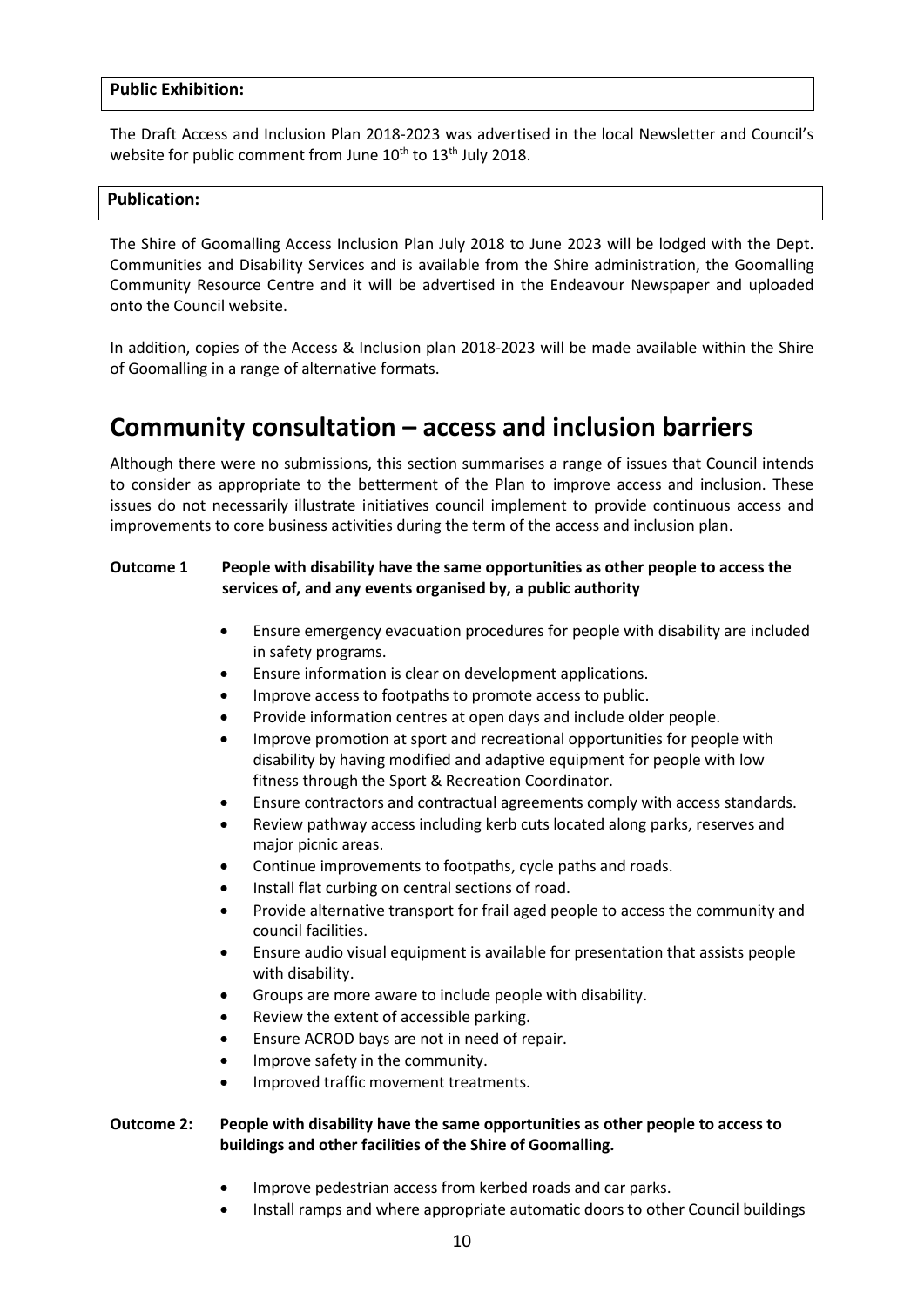- Provide improved physical access to venues.
- Improve audio system and acoustics in the Council Chamber.
- Signage improvements.
- Facilities available for people with disability within Council buildings needs to be written and available at the front counter and also lodged on the Shire website.

#### **Outcome 3: People with disability receive information from a public authority in a format that will enable them to access the information as readily as other people are able to access it.**

- Provide options for people with disability to communicate with Council.
- Promote the positive contributions people with disability make toward enhancing the local community.
- Customise information by directly targeting disability service providers to disseminate information.

#### **Outcome 4: People with disability receive the same level and quality of service from the staff of a public authority as other people receive from the staff of that public authority.**

- Provide work placement opportunities for people with disability.
- Provide induction and ongoing training and general disability awareness sessions for staff promoting effective communication strategies for people with various types of disabilities.
- Provide presentations by relevant professionals in the disability field.
- Provide role playing to experience the difficulties faced by people with disability.
- Provide positive literature to enhance Access awareness in the private sector.
- Ensure that all staff at recreation facilities have the opportunity to regularly review and update their knowledge, skills and program EHO in relation to catering for people.

#### **Outcome 5: People with disability have the same opportunities as other people to make complaints to a public authority.**

- Ensure Council meetings are accessible and provide access for people who have specific access requirements.
- Increase resident awareness of Council's commitment to address disability issues in promotional material.

#### **Outcome 6: People with disability have the same opportunities as other people to participate in any public consultation by the Shire of Goomalling.**

• People with disability have had the same opportunities as other people to participate in any public consultation by the relevant public authority.

#### **Outcome 7: People with disability have the same opportunities as other people to obtain and maintain employment with a public authority.**

- Ensure Council policies and plans reflect and clearly articulate its value of inclusion and embracing diversity.
- Increase staff awareness of the benefits of a diverse workplace and the importance of inclusion.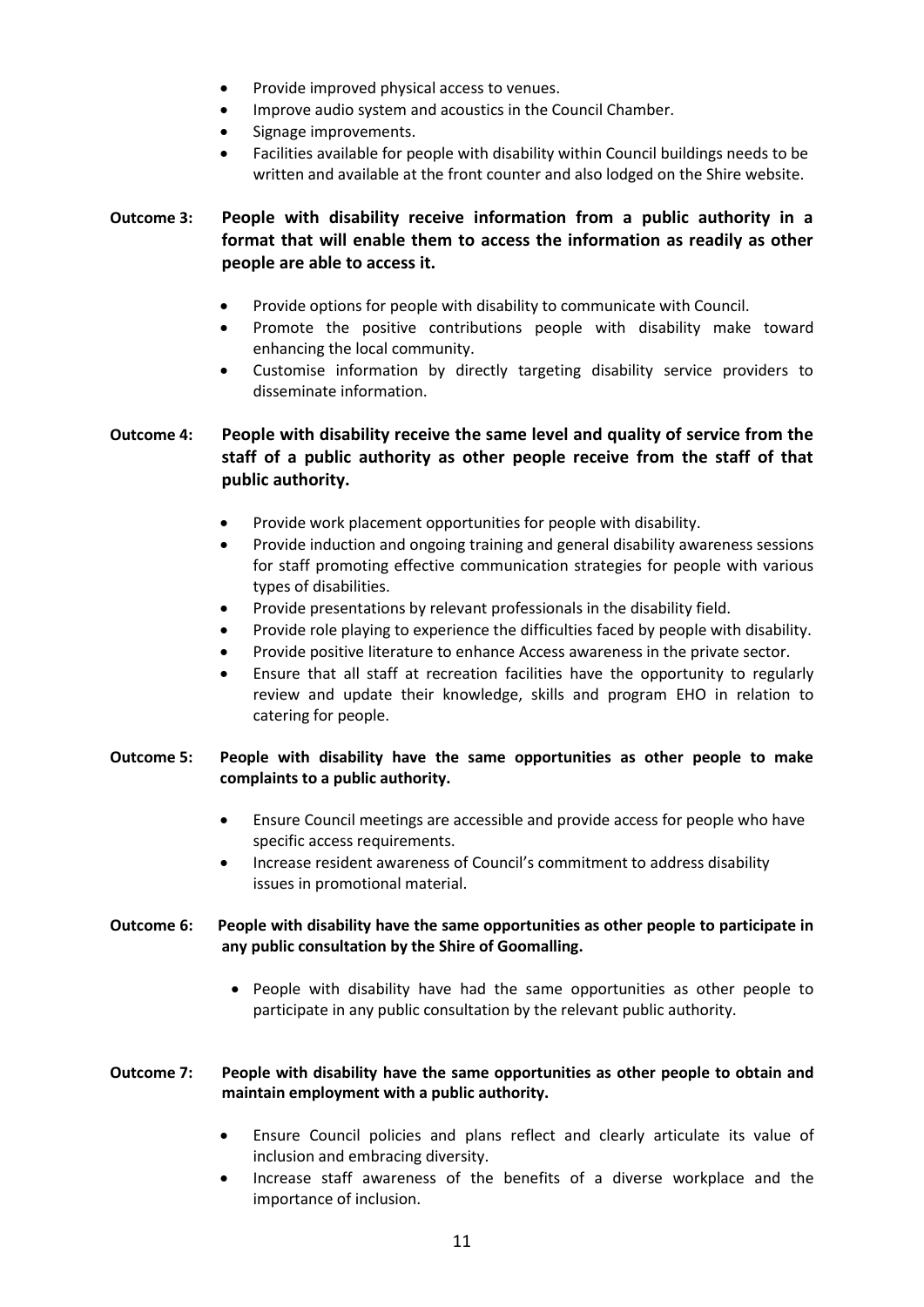- Council continue to address acquired disability on a case by case basis.
- Increase resident awareness of Council's commitment to be a disability friendly workplace.
- Increase resident awareness of employment services available to people with disability.
- Support disability employment services to enable people with disability to gain work experience.

## <span id="page-12-0"></span>**Progressing the Access and Inclusion Plan**

The effectiveness of achieving outcome actions within the Access and Inclusion Plan is dependent upon a holistic approach involving Council staff and support from Elected Members. Each action within the Access and Inclusion Plan has been recognised as integral to the functioning of a specific section/s of a Council. All Access and Inclusion strategies are linked to internal Corporate Service planning to be implemented over five financial years commencing October 2018, and ceasing June 2023.

The Access and Inclusion Plan 2018-2023 is a dynamic working document which is overseen by the Disability Access Advisory Committee (DAAC), a committee of Council which meets regularly to discuss outcome actions and other issues as seen relevant to the plan.

The Shire of Goomalling Access and Inclusion Plan will be evaluated by:

- An annual report to the Council on the implementation and achievement of the Access and Inclusion Plan including the status of actions scheduled to be achieved over the seven (7) outcome areas;
- Additional initiatives;
- Strategies implemented by the Shire of Goomalling to inform its agents and contractors of the Access and Inclusion Plan 2018-2023;
- Contractors are made aware of their responsibilities under the Disabilities Services Act (1993) which forms part of the Authorities tender documents.
- On-going Community consultation.

## <span id="page-12-1"></span>**Conclusion**

The Access and Inclusion Plan July 2018 - June 2023 has been developed as a strategic means for the Shire of Goomalling to achieve equity of access to Council facilities, functions and services for all people including People with disability, their families and carers.

The Shire of Goomalling recognises that community feedback and on-going monitoring is imperative to assist Council to reach its goal.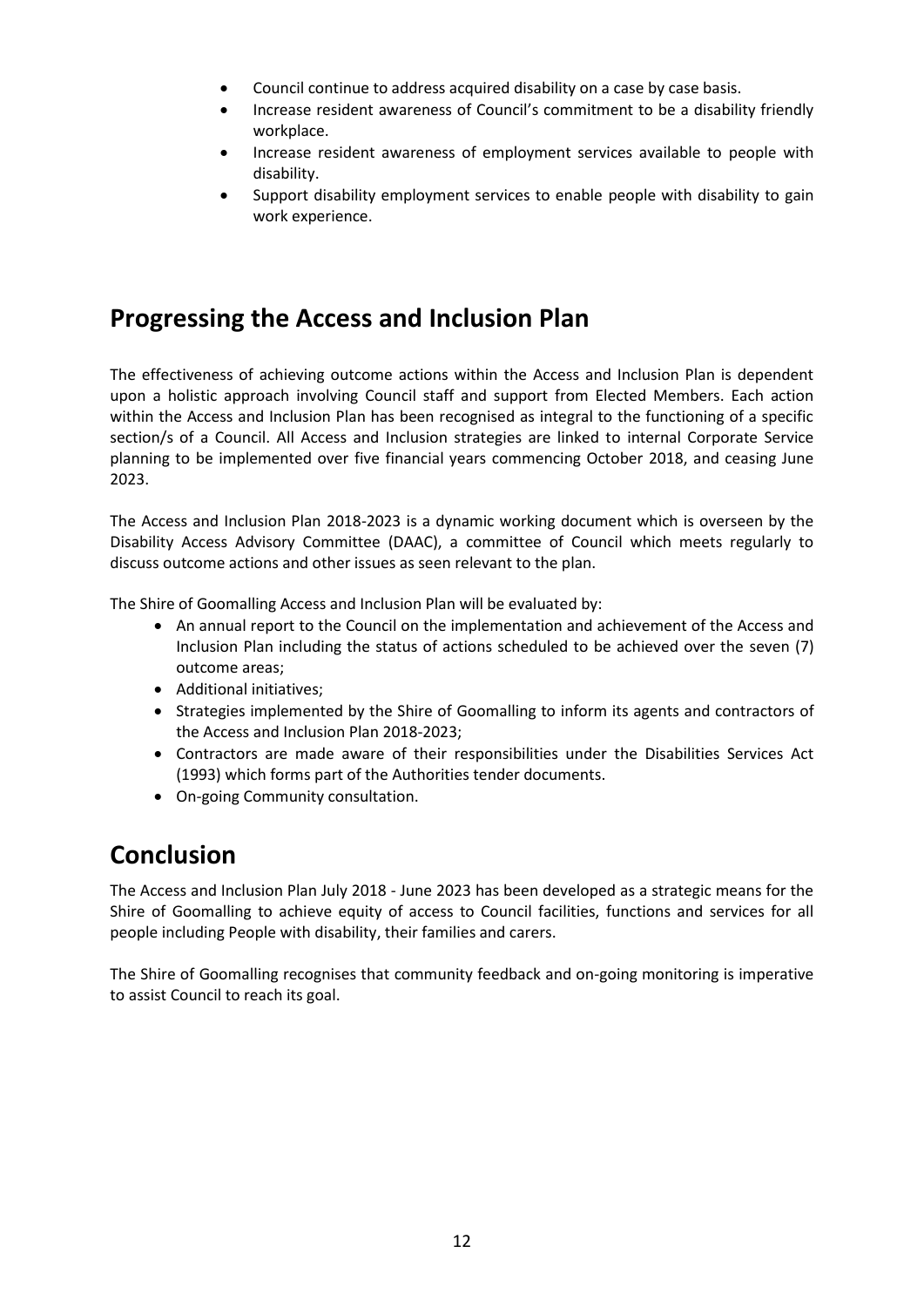## **SHIRE OF GOOMALLING**

# **Disability Access and Inclusion**

## <span id="page-13-0"></span>**Implementation Plan**

**2018 - 2023**

The Implementation Plan itemises what the Shire of Goomalling will be undertaking in 2018-2023 to improve access to its services, information and facilities for People with disability.

The Implementation Plan is presented using a table to outline the:

- individual tasks being undertaken;
- timeline for completion of the individual tasks;
- officer position or part of the public authority with responsibility for completing the individual tasks; and the
- broad strategy that the individual tasks are supporting.

As outlined in the Shire of Goomalling's DAIP, some of the broad strategies may not be completed in 2018-2023, however individual tasks to support the achievement of those strategies may well be undertaken in part or whole in 2018-2023 through the Implementation Plan.

Broad strategies that will not be achieved in 2018-2023 will be supported by tasks outlined in future Implementation Plans.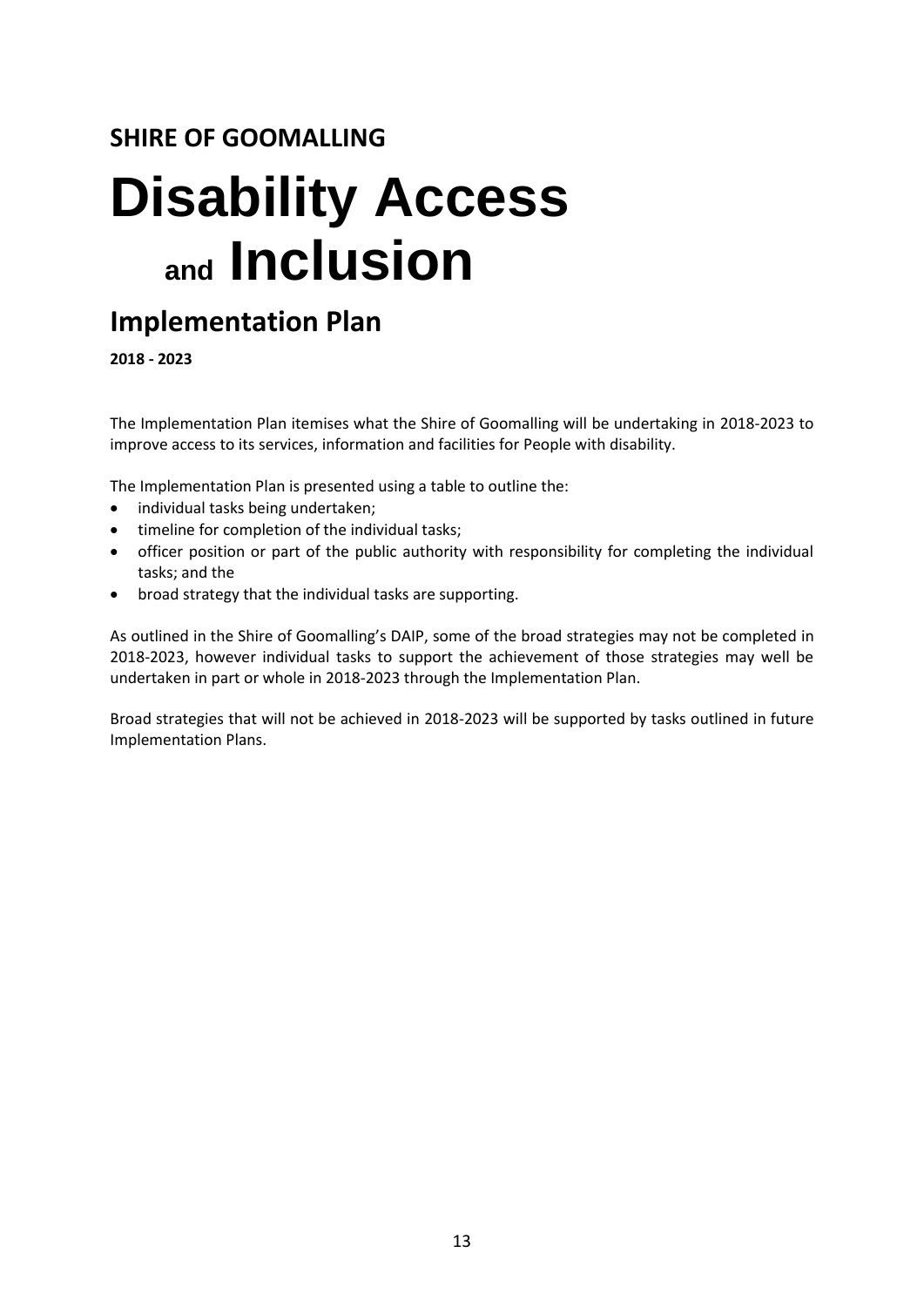#### <span id="page-14-0"></span>**Outcome 1: People with disability have the same opportunities as other people to access the services of, and any events organised by, a public authority**

| <b>Task</b> | <b>Action</b>                                                                                                                                                                                            | <b>Collaborative</b>                       | Implementation    |
|-------------|----------------------------------------------------------------------------------------------------------------------------------------------------------------------------------------------------------|--------------------------------------------|-------------------|
|             |                                                                                                                                                                                                          | Partnership                                | Year              |
| 1.1         | Review policies and procedures and make<br>recommendations                                                                                                                                               | <b>CEO</b>                                 | 2018 - 2023       |
| 1.2         | Conduct an audit of all ACROD Bays, within the<br>Shire of Goomalling (e.g. Signage, line marking,<br>access to pathways)                                                                                | EHO/Building<br>Surveyor                   | 2019 &<br>2021    |
| 1.3         | <b>Review Council Recreation Facilities</b>                                                                                                                                                              | EHO/Building<br>Surveyor                   | 2019 &<br>2021    |
| 1.4         | Identify and Conduct an Audit of all Footpaths                                                                                                                                                           | <b>WS</b>                                  | 2020<br>&<br>2023 |
| 1.5         | Ensure contractual agreements specify<br>standards for the installation of treatments.<br>(e.g. TGSI, Kerb cuts)                                                                                         | <b>CEO</b>                                 | 2018<br>On-going  |
| 1.6         | Develop and implement an 'Accessible Events'<br>policy for use by staff when planning public<br>functions and events.                                                                                    | CDO                                        | Done              |
| 1.7         | The Shire's access and inclusion Statement<br>accompanies all requests for seasonal bookings<br>of Council recreation reserves.                                                                          | <b>Admin Staff</b>                         | 2018 On-going     |
| 1.8         | Promote the availability of Concessions<br>available at Council recreation facilities.                                                                                                                   | <b>Admin Staff</b>                         | 2018 On-going     |
| 1.9         | Encourage sport and recreation clubs booking<br>Council facilities to include People with<br>disability                                                                                                  | Admin Staff                                | 2018 On-going     |
| 1.10        | Undertake seasonal reviews to maintain access<br>to reserve facilities (e.g. obstructions to<br>pathways, doorways)                                                                                      | <b>WS&amp;</b><br>EHO/Building<br>Surveyor | 2022<br>2019 &    |
| 1.11        | Review processes to ensure contractors and<br>Council Staff maintain a high levels of<br>pedestrian safety when undertaking road and<br>footpath repairs.                                                | <b>WS</b>                                  | 2018 On-going     |
| 1.12        | "Conditions of Engagement" tender documents<br>inform Contractors of their responsibility to<br>conform to this Authorities Disability Access<br>and Inclusion Plan.                                     | CEO & Works<br>Supervisor                  | 2018 On-going     |
| 1.13        | Include within the selection criteria of tender<br>documents a weighting for contractors to<br>comply with access                                                                                        | <b>CEO</b>                                 | 2018<br>On-going  |
| 1.14        | Conduct road and foot path streetscape access<br>audits to identify safety risks (e.g. kerb cuts,<br>ramps TGSI positioning)                                                                             | <b>WS</b>                                  | 2019 &<br>2022    |
| 1.15        | Assist local businesses with advice to how to<br>comply with provision for access to/from and<br>within their premises.                                                                                  | EHO/Building<br>Surveyor                   | 2018<br>On-going  |
| 1.16        | Investigate the feasibility of utilising existing or<br>developing new forms of community based<br>transport to support People with disability to<br>access recreation within the Shire of<br>Goomalling | CEO & SFO                                  | 2018<br>On-going  |
| 1.19        | Disability Access is incorporated within the<br>public toilet strategy                                                                                                                                   | EHO/Building<br>Surveyor                   | 2018 On-going     |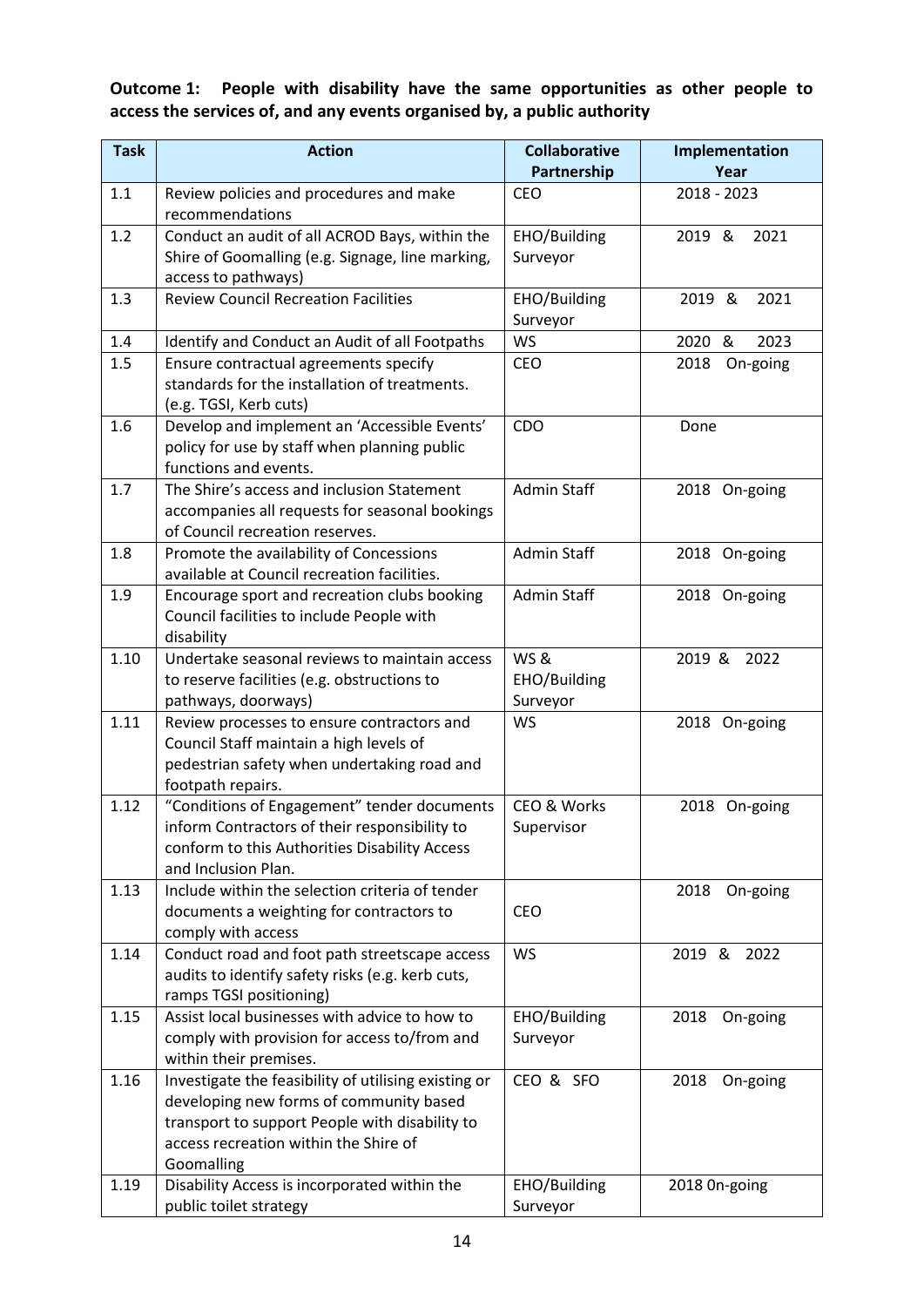<span id="page-15-0"></span>**Outcome 2: People with disability have the same opportunities as other people to access to buildings and other facilities of the Shire of Goomalling.**

| <b>Task</b> | <b>Action</b>                                                                                                         | <b>Collaborative</b><br>Partnership       | Implementation<br>Year |
|-------------|-----------------------------------------------------------------------------------------------------------------------|-------------------------------------------|------------------------|
| 2.1         | Continue to upgrade access to<br>buildings on reserves in accordance<br>with the program of capital works in<br>place | CEO, WS &<br><b>EHO/Building Surveyor</b> | On-going<br>2018       |
| 2.2         | Undertake a disability access signage<br>audit at Council reserve facilities and<br>develop a plan of action          | EHO/Building<br>Surveyor                  | 2019<br>2021<br>ጼ      |

#### <span id="page-15-1"></span>**Outcome 3: People with disability receive information from the Shire of Goomalling in a format that will enable them to access the information as readily as other people are able to access it.**

| <b>Task</b> | <b>Action</b>                                                                                                                                                                               | <b>Collaborative</b><br>Partnership           | Implementation<br>Year |
|-------------|---------------------------------------------------------------------------------------------------------------------------------------------------------------------------------------------|-----------------------------------------------|------------------------|
| 3.1         | Undertake a review to ensure that<br>the Shire of Goomalling's website<br>adheres to compliancy guidelines                                                                                  | CSO & Admin Staff                             | 2022<br>2018<br>&      |
| 3.2         | Review public print publications to<br>ensure compliance with the<br>Alternative Format procedure.                                                                                          | <b>EHO/Building Surveyor</b><br>& Admin Staff | 2021<br>2018<br>&      |
| 3.3         | Promote facility upgrades through<br>the Shire of Goomalling's<br>promotional avenues                                                                                                       | Admin Staff &<br><b>EHO/Building Surveyor</b> | 2018<br>On-going       |
| 3.4         | Utilise appropriate universal symbols<br>of access in public advertising<br>material                                                                                                        | <b>Admin Staff</b>                            | 2018<br>On-going       |
| 3.5         | Provide opportunities for community<br>groups to promote disability<br>awareness campaigns. (e.g. Carers<br>week, Mental health week)                                                       | CDO & Admin Staff                             | 2018<br>On-going       |
| 3.6         | Liaise with local disability service<br>providers and recognise contributions<br>made by People with disability in the<br>Shire of Goomalling.                                              | EHO/Building Surveyor,<br>CDO & Admin Staff   | 2018<br>On-going       |
| 3.7         | Lobby the State Government to<br>develop posters and a campaign<br>relating to access in the built<br>environment. (e.g. footpath<br>obstructions including vehicles,<br>overhanging trees) | <b>Admin Staff</b>                            | 2018<br>On-going       |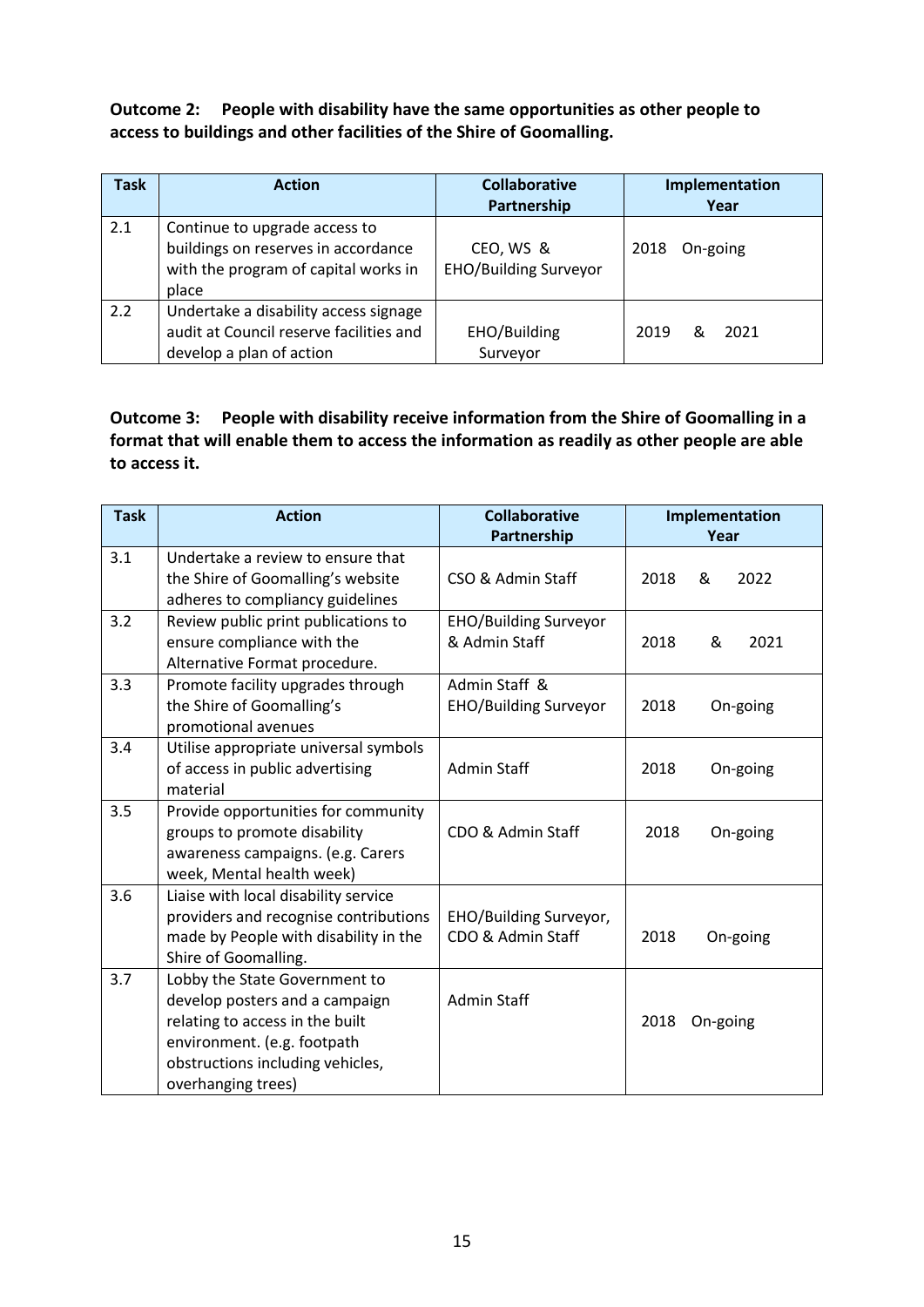#### <span id="page-16-0"></span>**Outcome 4: People with disability have the same opportunities as other people to make complaints to a public authority.**

| <b>Task</b> | <b>Action</b>                                                                                                                                                  | <b>Collaborative</b><br>Partnership    | Implementation<br>Year |
|-------------|----------------------------------------------------------------------------------------------------------------------------------------------------------------|----------------------------------------|------------------------|
| 4.1         | Review and update the employee<br>induction package to increase staff<br>awareness of the Access and Inclusion<br>Plan                                         | <b>CEO</b>                             | 2018<br>On-going       |
| 4.2         | Conduct Diversity Training to raise<br>staff awareness of disability issues<br>and statutory legislative<br>requirements.                                      | CEO                                    | 2018<br>On-going       |
| 4.3         | Provide training for staff to assist<br>people with various disabilities to<br>evacuate buildings in emergency<br>situations                                   | EHO/Building<br>Surveyor & Fire Warden | 2019                   |
| 4.4         | Develop procedures for staff to utilise<br>the Australian Communication<br>Exchange to respond to people with<br>various disabilities                          | EHO/Building<br>Surveyor & CDO         | 2018<br>On-going       |
| 4.5         | Liaise with disability employment<br>service providers to support People<br>with disability into opportunities for<br>Council workplace training               | <b>CEO</b>                             | 2018<br>On-going       |
| 4.6         | Provide staff training to assist with<br>challenging behaviours and to use<br>specialised equipment safely.                                                    | EHO/Building<br>Surveyor & CEO         | On-going<br>2018       |
| 4.7         | Fund key staff members and DAAC<br>members to participate in external<br>training relevant to the<br>implementation of the Access and<br><b>Inclusion Plan</b> | <b>CEO</b>                             | 2020                   |
| 4.8         | Provide workshops to Councillors to<br>increase awareness of outcomes<br>required within the Access and<br>Inclusion.                                          | EHO/Building<br>Surveyor/CDO           | 2020                   |

#### <span id="page-16-1"></span>**Outcome 5: People with disability have the same opportunities as other people to make complaints to a public authority.**

| Task | <b>Action</b>                         | <b>Collaborative</b>         | Implementation |
|------|---------------------------------------|------------------------------|----------------|
|      |                                       | Partnership                  | Year           |
| 5.1  | Review the grievance procedure        |                              |                |
|      | takes into account the specific needs | <b>EHO/Building Surveyor</b> | 2019           |
|      | of People with disability and carers  |                              |                |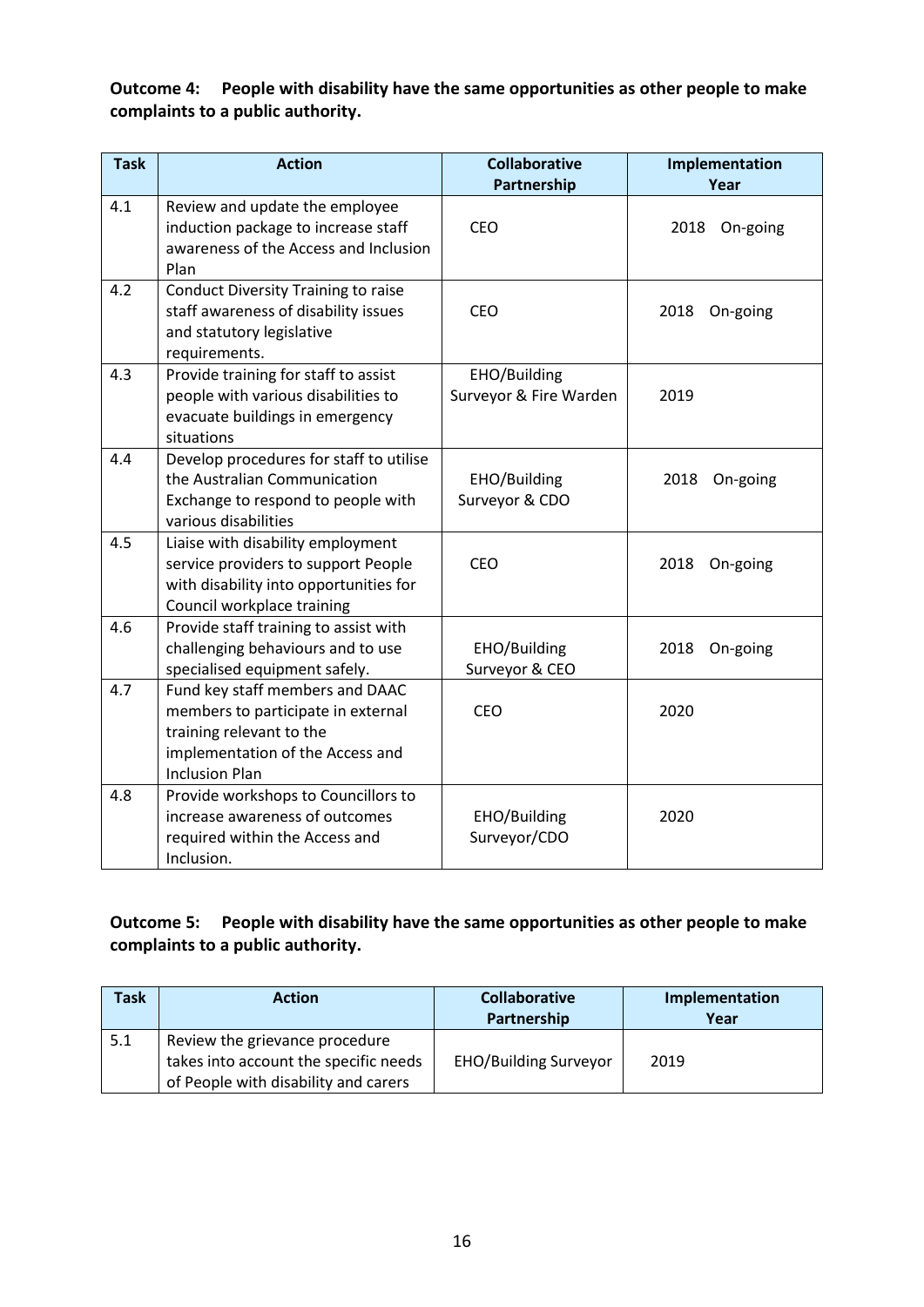<span id="page-17-0"></span>**Outcome 6: People with a disability have the same opportunities as other people to participate in any public consultation by the Shire of Goomalling.**

| <b>Task</b> | <b>Action</b>                         | <b>Collaborative</b> | Implementation   |
|-------------|---------------------------------------|----------------------|------------------|
|             |                                       | Partnership          | Year             |
| 6.1         | Publicly launch the Access and        | EHO/Building         |                  |
|             | <b>Inclusion Plan</b>                 | Surveyor             | 2018             |
| 6.2         | Incorporate provisions for            |                      |                  |
|             | communicating access requirements     | CDO & Admin Staff    | 2018             |
|             | into the preparation of community     |                      |                  |
|             | consultation surveys, public launches |                      |                  |
|             | and public meetings                   |                      |                  |
| 6.3         | Regularly promote in the Council      |                      |                  |
|             | Newsletter contact details to promote | Admin Staff          | On-going<br>2018 |
|             | and encourage community feedback      |                      |                  |
|             | relating to the Access and Inclusion  |                      |                  |
|             | Plan.                                 |                      |                  |
| 6.4         | Report issues relating to access and  | CEO.                 | 2018<br>On-going |
|             | inclusion through staff meetings      |                      |                  |

#### <span id="page-17-1"></span>**Outcome 7: People with disability have the same opportunities as other people to obtain and maintain employment with a public authority.**

| <b>Task</b> | <b>Action</b>                         | <b>Collaborative</b>         | Implementation   |
|-------------|---------------------------------------|------------------------------|------------------|
|             |                                       | Partnership                  | Year             |
| 7.1         | Create a "reasonable adjustment       | EHO/Building                 |                  |
|             | policy"                               | Surveyor/CDO                 | 2022             |
| 7.2         | Create a "Equal Employment            |                              |                  |
|             | Opportunity Policy (EEO)"             | CDO & Admin Staff            | Done in 2009     |
| 7.3         | Review employment advertising         |                              |                  |
|             | templates to include simple wording   | CDO & Admin Staff            | On-going<br>2018 |
|             | and invite people with disability to  |                              |                  |
|             | apply                                 |                              |                  |
| 7.4         | Review induction process to include   | CDO & Admin Staff            | 2018<br>On-going |
|             | disability awareness and diversity    |                              |                  |
|             | training                              |                              |                  |
| 7.5         | Develop Memorandum of                 |                              | 2018<br>On-going |
|             | Understanding (MOU) with disability   | CDO, Admin Staff and         |                  |
|             | services provider to be informed      | <b>Essential Personnel</b>   |                  |
|             | about employment opportunities        | (Northam)                    |                  |
|             | with the Shire of Goomalling          |                              |                  |
| 7.6         | Develop work placement program        | CDO, Admin Staff and         | 2018<br>On-going |
|             | for people with disability to gain    |                              |                  |
|             | work experience                       |                              |                  |
| 7.7         | Carry out works at administration     |                              |                  |
|             | building to increase accessibility to | <b>EHO/Building Surveyor</b> | On-going<br>2018 |
|             | offices and Council chambers          |                              |                  |
|             | including widening doors, handrails,  |                              |                  |
|             | tactile and colour contrasting strips |                              |                  |
|             | on stairs.                            |                              |                  |
| 7.6         | Review job description to include     | <b>Admin Staff Essential</b> | Done in 2009     |
|             | reference to EEO Policy               | Personnel (Northam)          |                  |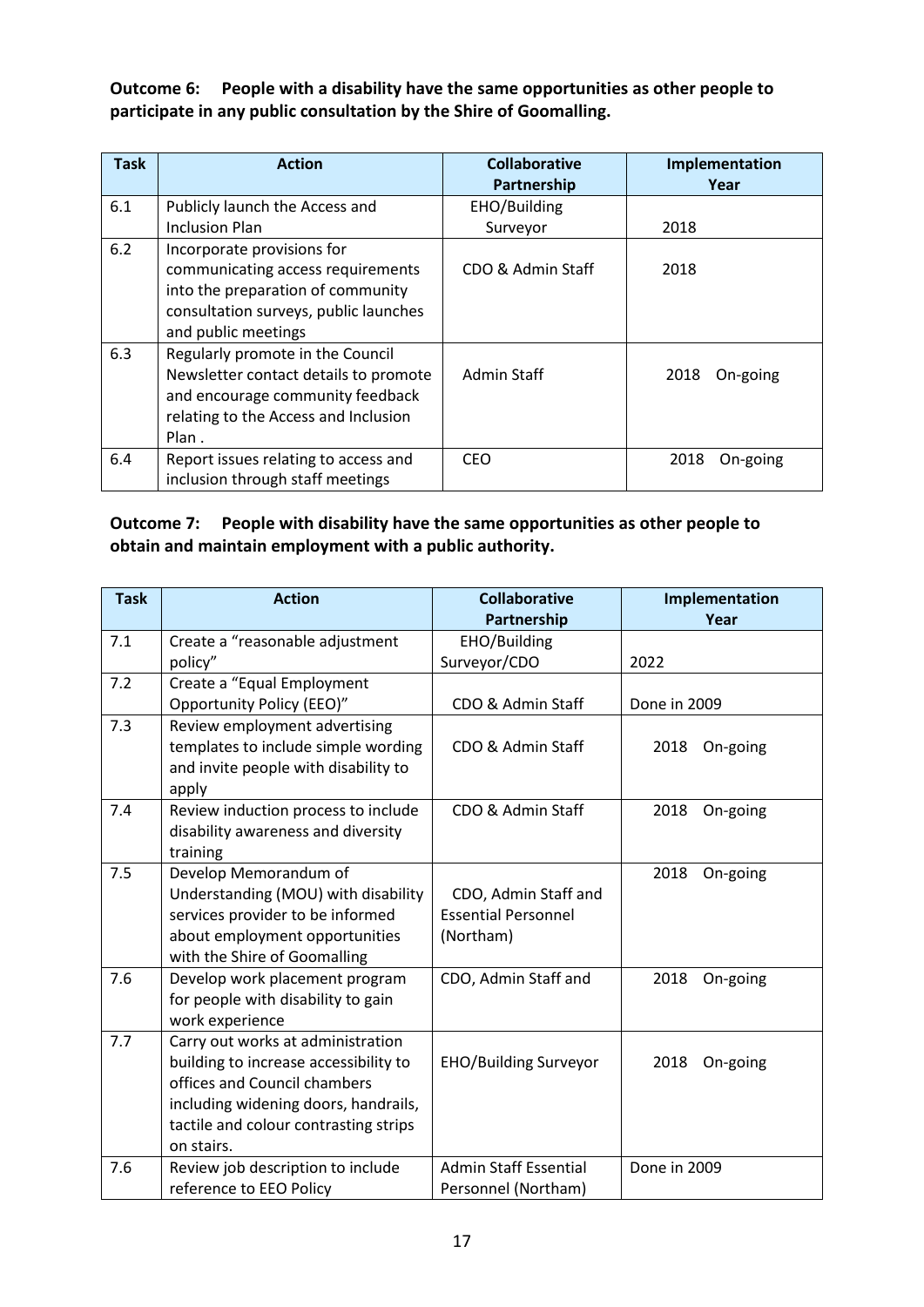## <span id="page-18-0"></span>**Appendix A: Townsite of Goomalling**



NOTE: Goonine Springs is no longer operational.

Situated 132 Kilometres North East of Perth, The Shire of Goomalling can be reached travelling via Northam or through Toodyay.

<span id="page-18-1"></span>The Shire of Goomalling encompasses the localities of Hulongine, Jennacubbine, Konnongorring, Karranadgin, Mumberkine, Rossmore, Ucarty West, Walyormouring and Wongamine.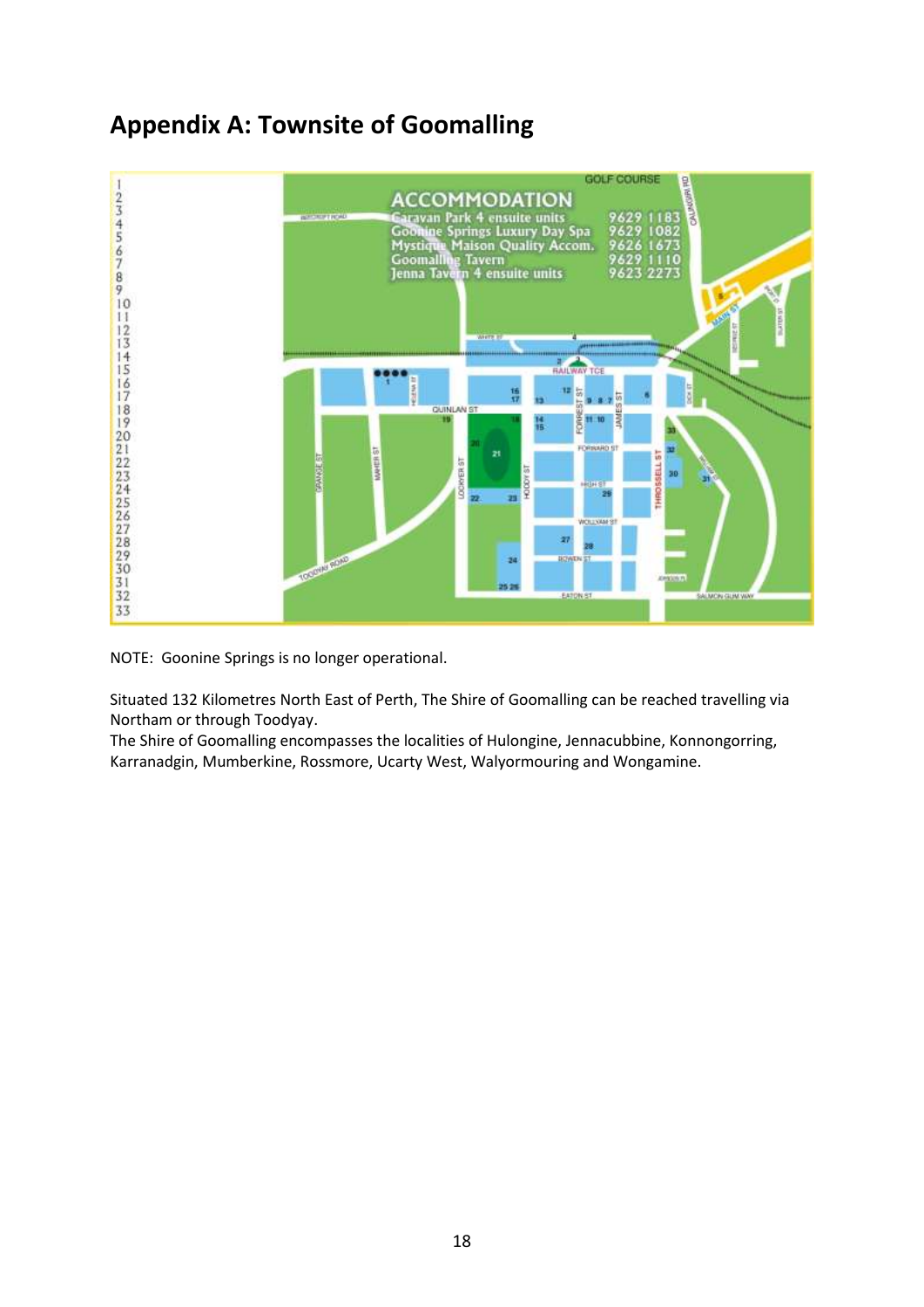## <span id="page-19-0"></span>**Appendix B: Glossary of Terms and List of Acronyms**

| <b>Glossary of Terms</b>   |                                                                                      |
|----------------------------|--------------------------------------------------------------------------------------|
| Alternative                | The Shire, upon request, will endeavour to make documentation and Council            |
| Formats                    | documentation available in a range of formats including; Computer Disks or e-        |
|                            | mail attachments of information, which can be enlarged on a computer screen;         |
|                            | Enlarged documents in 18 point or higher if required; Enlarged photocopies of        |
|                            | documents; Audio cassettes of information; Braille copies of information,            |
|                            | including tactual graphics.                                                          |
| <b>Australian Standard</b> | Various Australian Standards set out requirements that must referred to when         |
|                            | making decisions that impact on People with disability, (e.g. Australian             |
|                            | Standard 1428- Design for Access and mobility)                                       |
| Definitions of             | The Commonwealth Disability Discrimination Act 1992 provides protection for          |
| Disability                 | everyone in Australia against discrimination based on disability. The definition     |
|                            | of a disability in the DDA is as broad as possible and includes; Physical,           |
|                            | Intellectual, Psychiatric, Sensory, Neurological, and Learning disabilities, as well |
|                            | as Physical disfigurement, and the presence in the body of disease causing           |
|                            | organisms.                                                                           |
| Discrimination             | Differential treatment or practise either intentional or otherwise that can          |
|                            | occur through action, policy, procedure or practice.                                 |
| Impairment                 | Any disturbance or interference with the normal structure and functioning of         |
|                            | the body, including the systems of mental function. (World Health                    |
|                            | Organisation) This may or may not be a disability for example high blood             |
|                            | pressure is a impairment but not a disability.                                       |
| <b>Tactile Ground</b>      | A title with raised projections to indicate either danger or a change in level or,   |
| Surface Indicator          | to act as a directional guide to people with vision impairment.                      |
| (TGSI)                     |                                                                                      |
| <b>Universal Access</b>    | Means that a person with a disability is, without assistance, able to approach,      |
|                            | enter, pass to and from make use of an area and its facilities.                      |
| <b>Universal Design</b>    | Product, environment, building design and construction that aims to                  |
|                            | accommodate the functional needs of everyone; including children, adults and         |
|                            | older adults, with or without disabilities. The word universal is often seen         |
|                            | coupled to specific design environments or products such as universal kitchen        |
|                            | design or universal bathroom design.                                                 |

#### **List of Acronyms**

| ABS          | <b>Australian Bureau of Statistics</b>               |
|--------------|------------------------------------------------------|
| <b>ACROD</b> | Australian Council for Rehabilitation of Disabled.   |
| <b>AIP</b>   | Access and Inclusion Plan                            |
| <b>BCA</b>   | <b>Building Code of Australia</b>                    |
| Council      | <b>Shire of Goomalling</b>                           |
| <b>DAAC</b>  | <b>Disability Access Advisory Committee</b>          |
| <b>DDA</b>   | Disability Discrimination Act (1992)                 |
| <b>DSC</b>   | <b>Disability Services Commission</b>                |
| EEO          | <b>Equal Employment Opportunities</b>                |
| <b>HREOC</b> | Human Rights and Equal Opportunity Commission        |
| <b>KRA</b>   | Strategic Plan Key Result Area                       |
| <b>LAC</b>   | Disability Service Commission Local Area Coordinator |
| <b>HACC</b>  | Home and Community Care                              |
| <b>PATS</b>  | <b>Patient Assisted Travel Scheme</b>                |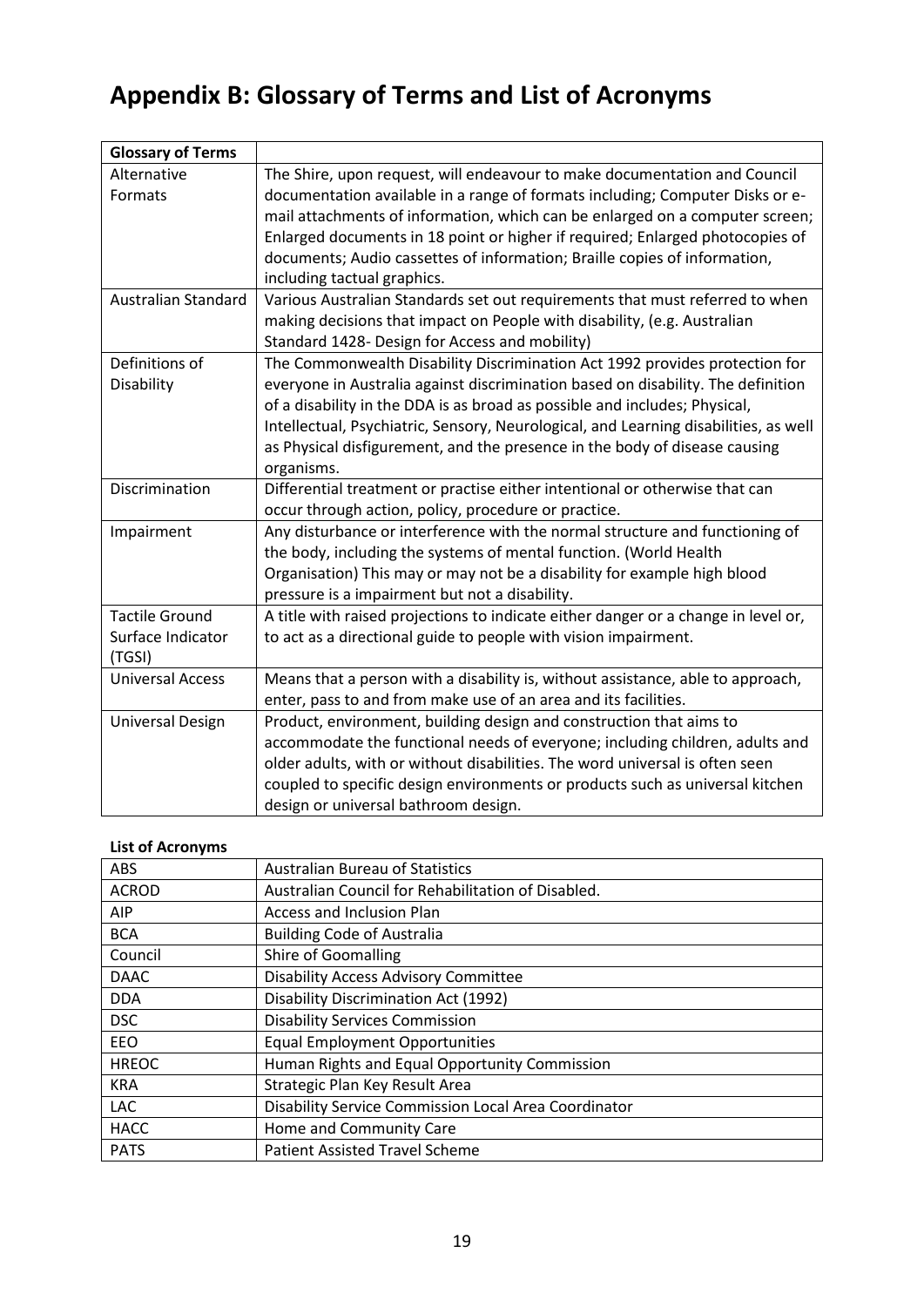### **List of Acronyms (Responsibility)**

| <b>CEO</b>  | <b>Chief Executive Officer</b>               |  |  |
|-------------|----------------------------------------------|--|--|
| <b>SFO</b>  | Senior Finance Officer                       |  |  |
| <b>DAAC</b> | <b>Disability Access Advisory Committee</b>  |  |  |
| <b>WS</b>   | <b>Works Supervisor</b>                      |  |  |
| CDO         | <b>Community Development Officer</b>         |  |  |
| <b>EHO</b>  | Environment and Health and Building Surveyor |  |  |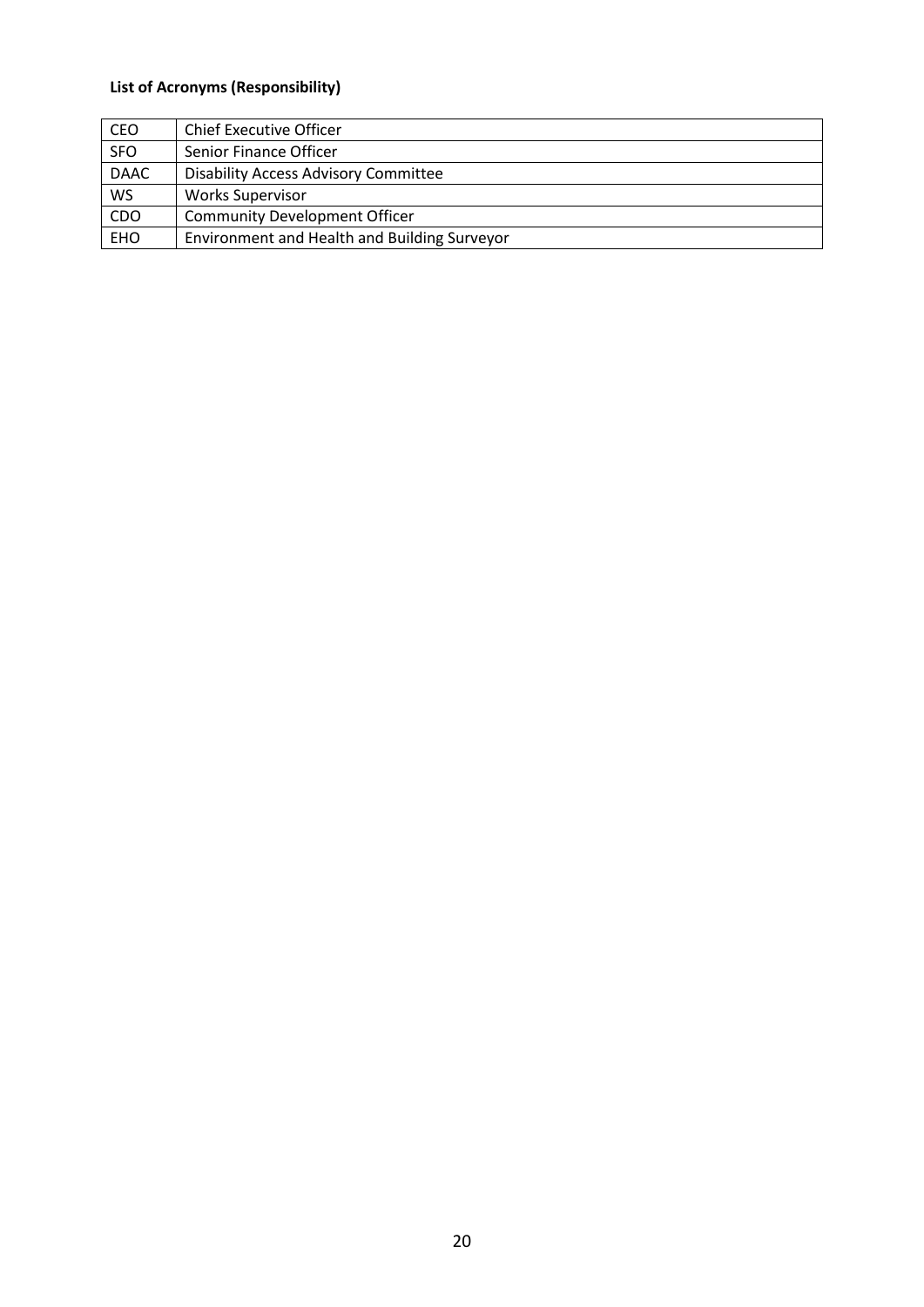## **Appendix C: Disability Access Advisory Committee Terms of Reference**

The Terms of Reference for the Disability Access Advisory Committee as endorsed at the Ordinary Council Meeting is as follows:

The Disability Access Advisory Committee will provide strategic advice pertaining to outcome areas and actions as stated within the plan relevant to the Disability Services Act (1993) by:

- Recommending solutions that contribute to enhancing the quality of life of all residents including People with disability in respect to universal access and inclusion to Council facilities, services and functions.
- Reviewing and monitoring the implementation of the plan relevant to the Disability Services Act (1993).